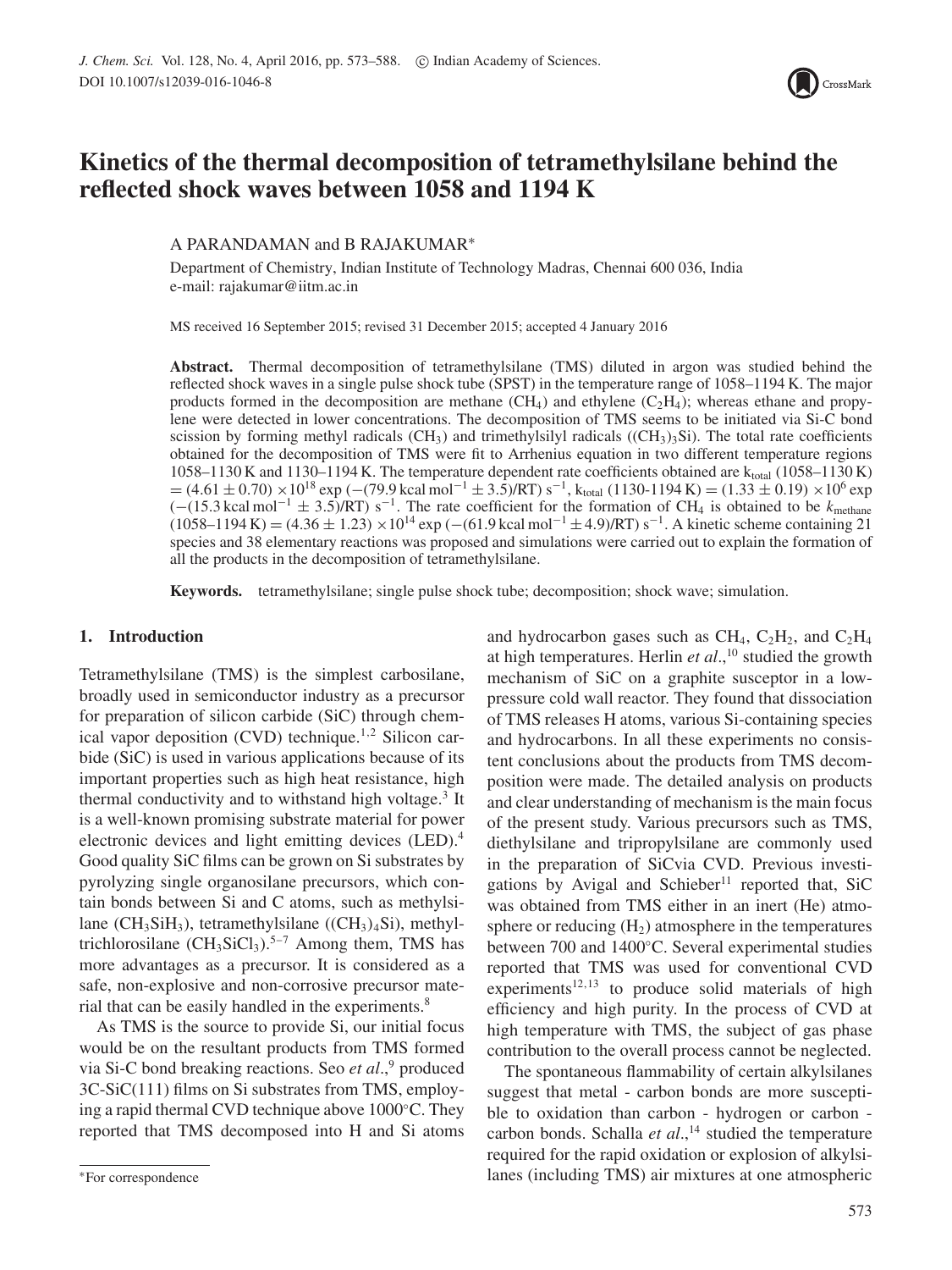pressure and they have reported the explosion limits of a series of alkylsilanes. SiC was also synthesized by injecting mixture of carrier gas  $(H_2, He, N_2 \text{ and } C_2H_4)$ and TMS into hot burned gas downstream of a fuel rich hydrocarbon oxygen flame.<sup>15</sup> Cullis *et al.*,<sup>16</sup> studied the possibility of silicon containing compounds including TMS as anti-knock additives in engines and they have concluded that none of these silicon compounds are viable anti-knock additives in fuels.

TMS has simple carbosilane structure and is used as a model monomer for studying the reactivity of silylmethyl groups in plasma polymerization reactions.<sup>17</sup> The thermal decomposition studies on TMS were conducted by Helm and  $Mack<sup>18</sup>$  in a static reactor and they have reported that the reaction was unimolecular and homogeneous at pressures above 100 Torr in the temperature range of 932–993 K. The thermal decomposition studies on TMS were also carried out by Clifford *et al*.,19 in a linear flow system in the temperature range of 810–980 K, using gas chromatography for the detection of reactant and products. They have reported the first order rate coefficient for the formation of methane to be  $k = 2.0 \times 10^{14}$  exp (−67.9 kcal mol<sup>-1</sup>/RT)s<sup>-1</sup>. The decomposition of TMS was also studied by Baldwin *et al.*, $^{20}$  in a pulsed stirred-flow system between 800 and 1055 K using GLC-Mass spectrometry as a detection system. They have reported two sets of rate coefficients for the formation of  $CH<sub>4</sub>$  from the decomposition of TMS. The first order rate coefficient for the formation of  $CH<sub>4</sub>$  in the temperature range of 840-950K was reported to be  $k = 1.58 \times 10^{11}$  exp (−57.4 kcal mol<sup>-1</sup> /RT)  $s^{-1}$ , and for temperature range of 955–1055 K, the rate coefficient reported was  $k = 3.98 \times 10^{17}$  exp  $(-85.2 \text{ kcal mol}^{-1} / \text{RT})$  s<sup>-1</sup>, where the activation energies are given in kcal mol<sup>-1</sup>. Taylor *et al*.,<sup>21</sup> studied the pyrolysis of tetramethyl derivatives of silicon, germanium and tin using a wall less reactor under both homogeneous and heterogeneous (surface) conditions. They have reported the rate coefficient for the pyrolysis of TMS in homogeneous conditions to be  $k =$  $1.29 \times 10^{14}$  exp ( $-72.0$  kcal mol<sup>-1</sup> /RT) s<sup>-1</sup> and in surface conditions it was reported to be  $k = 3.16 \times 10^{12}$  exp  $(-61.0 \text{ kcal mol}^{-1} / RT) s^{-1}$ . Although the decomposition of TMS were studied earlier in a wide temperature range of 800–1055 K by various groups, complete mechanistic studies were not reported so far, to the best of our knowledge.

In the present investigation, we report the complete thermal decomposition of TMS in the temperature range of 1058–1194 K. A most plausible mechanism for the decomposition is proposed and simulated. The decomposition pathways and the mechanistic approach are discussed in this paper. In the present study, the solid products and their growth were not monitored. However, formation of lower hydrocarbon products and their gas phase contribution to the overall reaction were focused. Silicon containing products were not observed from post shock mixture analysis. If TMS was extensively used as a precursor for preparation of SiC, lower hydrocarbons along with solid SiC will be formed at higher temperatures. Si-C bond breaking is the most important channel and the primary step in the pyrolysis of TMS because Si-C bond energy<sup>20</sup> is 85 kcal mol<sup>-1</sup> which is lower than C-H bond dissociation<sup>22</sup> energy  $(99.2 \text{ kcal mol}^{-1})$ .

#### **2. Experimental**

The thermal decomposition of TMS was studied behind the reflected shock waves in a single pulse shock tube (SPST).A schematic diagram of the SPST used in this study is given in figure 1. A 50.8 mm i.d. SPST consisting of a 3440 mm long driven section and 1290 mm length driver section was used in the present investigation. The driver section was separated from the driven section by an aluminum diaphragm.



**Figure 1.** Schematic diagram of the single pulse shock tube used in the present study. DRdriver section, DN-driven section, SS-sample section, BV-ball valve, DP-diaphragm,  $T_1$ ,  $T_2$  and T3-pressure transducers, D- dump tank.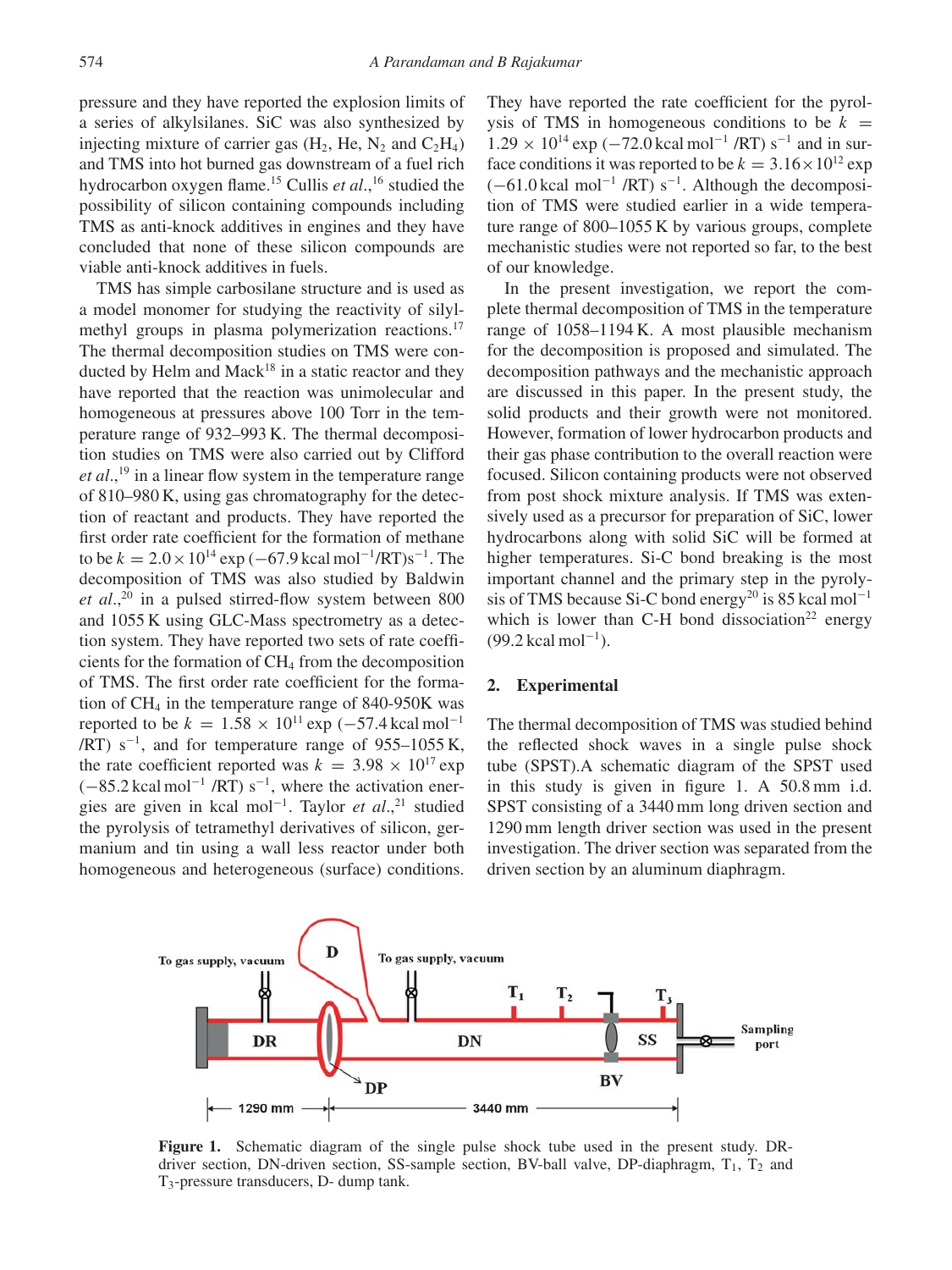A confined reaction zone was created towards the end of the shock tube by incorporating a ball valve. This is to ensure that all the test molecules are exposed to the reflected shock wave. The success of shock tube technique depends on exposing a reaction mixture to a single high temperature pulse, in which the reactants are allowed to remain at reaction conditions (constant temperature) for a closely controlled period of time, i.e., reaction time, followed by rapid cooling through the action of strong rarefaction wave. The cooling rate must be sufficiently high to effectively freeze the reaction. The problem of a variable dwell time may be substantially reduced by introducing a small test section in the shock tube. The lengths of the driver and driven sections were chosen in such a way that the expansion fan cools the heated sample before the reflected wave meets the contact surface. The location of the ball valve (550 mm from the end of the driven section) was chosen to ensure that the compressed test gas occupies a region around the pressure transducer. Hence, the dwell time measured from the pressure trace is very close to the reaction time, i.e., the time for which the molecules were kept at the temperature behind the reflected wave,  $T<sub>5</sub>$ . The smaller test section created using a ball valve will facilitate fixing the dwell time.<sup>23–25</sup> In fact, the progress of the shock wave will be influenced if, there is a sudden and significantly larger change in the specific heat ratios across the ball valve. The concentration of the sample is chosen in such a way that the specific heat ratio remains almost constant after dilution with the same buffer gas, argon. If the entire driven section is filled with the test sample, the sample beyond the contact surface would not get heated by the reflected shock wave as it is already got attenuated by the expansion fan at the contact surface. Therefore, a small test section was made to carry out these experiments. In fact, this method was used extensively by various groups.<sup>24–26</sup> Three pressure transducers (PCB 113A22) were mounted towards the end of the driven section. The mounted pressure transducers were used to measure the shock velocity and thereby to calculate both the primary and reflected shock temperatures. The pressure transducer, which is mounted closest to the end flange, was used to record the pressure trace and the reaction time.

A typical pressure trace recorded using the pressure transducer mounted near the end flange is shown in figure 2. The reaction time of each experiment was measured from the pressure trace. Shock velocities were calculated using the time taken for the incident shock wave to travel between successive pressure transducers. The pressures behind the reflected shock waves



**Figure 2.** A typical pressure trace recorded by an oscilloscope showing the complete pressure profile in an experiment. The arrival of primary and reflected shock waves and reaction time are indicated on the pressure trace.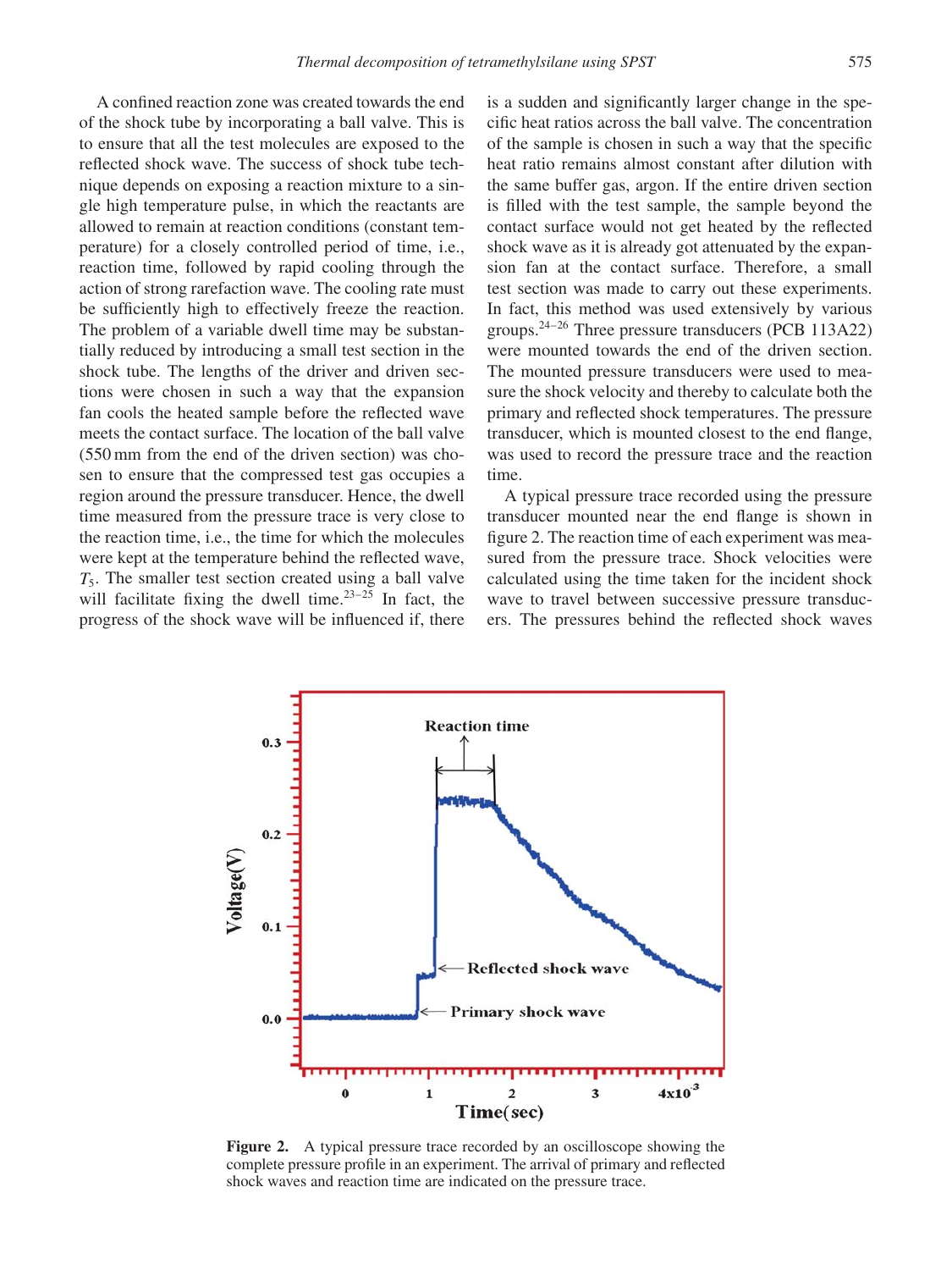were calculated using the pressure jumps recorded in the pressure trace.

As described by many researchers earlier, the reflected shock temperature  $(T_5)$  computed by conventional Rankine-Hugoniot  $(R-H)$  relations<sup>27</sup> is given below. They suffer from real gas effects and boundary layer problems.<sup>28-31</sup>

$$
\frac{T_5}{T_1} = \frac{\{2(\gamma_1 - 1) M_1^2 + (3 - \gamma_1)\} \{ (3\gamma_1 - 1) M_1^2 - 2(\gamma_1 - 1) \}}{(\gamma_1 + 1)^2 M_1^2}
$$
\n(1)

Where  $T_1$  is the room temperature,  $T_5$  is the reflected shock temperature,  $\gamma_1$  is the specific heat ratio of the test gas and  $M_1$  is the shock Mach number. To overcome the effects like real gas and boundary layer effects, chemists have developed the chemical thermometry method<sup>32–35</sup> to get the accurate reflected shock temperatures. In kinetics, as the accuracy in measuring the temperature is very important, the chemical thermometric method was used in our investigations. In the present investigation, the reflected shock temperatures were determined by the extent of reverse Diels-Alder decomposition of cyclohexeneto 1,3-butadiene and ethylene, which is added in the reaction mixture to serve as chemical thermometer.



Recently, there was a revisit on the rate coefficient for the decomposition of the cyclohexene by Ronald Hanson's group for the reaction of cyclohexene  $\rightarrow$  ethylene  $+$  1,3-butadiene.<sup>36</sup> We have used this rate coefficient k = 4.84 ×10<sup>14</sup> exp (−63.39 kcal mol<sup>-1</sup>/RT) s<sup>-1</sup>, (where R is expressed in the units of kcal  $K^{-1}$  mol<sup>-1</sup>) in the calculation of the reflected shock temperature. The accuracy of the temperatures estimated using the internal standard depends on the error associated with the reported rate coefficient for the decomposition of the internal standard. The reflected shock temperatures were calculated from the relation

$$
T = -\left(E_a/R\right)/\left[ln\left\{-\frac{1}{At}ln\left(1-\chi\right)\right\}\right].
$$
 (2)

where 't' is the reaction time, 'A' and ' $E_a$ ' are the preexponential factor and activation energy of the reaction, and *χ* is the extent of reaction defined by  $\chi$  =  $[produced<sub>t</sub>/([reactant]<sub>t</sub>+[product]<sub>t</sub>).$ 

Internal standard (ISD) method removes all the natural uncertainties in the physical properties. The introduction of the internal standard eliminates the uncertainty in the measurement of the temperature, because both the internal standard and reactant molecule experience the same reaction conditions. Therefore, these temperatures were used in the present investigation.

The driver and driven sections of the shock tube were separated by a pre-scored aluminum diaphragm of desired thickness. Before the experiment both the driver and driven sections were pumped down to approximately  $1 \times 10^{-6}$  Torr using a diffusion pump, after making the shock tube rich in argon environment. This procedure was repeated for two to three times before each experiment is carried out to ensure that no oxygen is left in the shock tube. 10 Torr of TMS and 10 Torr of cyclohexene were added into the sample section of the shock tube using a capacitance manometer (MKS 626B) and the mixture was diluted with argon till desired pressure (200-550 Torr) is attained. Argon alone was filled into the section between the sample compartment and the diaphragm. The pressure in the sample compartment was kept lower than the section between the sample compartment and aluminum diaphragm, by about 10 Torr to make sure the sample does not get diffused backwards, when the ball valve is opened before the experiment is carried out. The  $P_1$  value of each experiment and initial concentrations of both the reactant and the internal standard are given in table 1. When  $P_1$  is low, higher Mach number could be expected and a higher  $T_5$  will be obtained. However, this generalized observation depends on other factors as well.  $P_4$  plays a very significant role in achieving a targeted  $T_5$ , which in turn depends on the thickness of the diaphragm and the depth to which it was scored. Therefore,  $P_1$  and  $P_4$  plays a combined role on  $T_5$ . In the present experiment, the diaphragms used were scored to a depth of 20%, 25% and 30% of their thickness. As it is a combination of all these factors, it is difficult to talk about the attained  $T_5$ by looking at  $P_1$  alone. There will not be any significant or measurable changes in the reflected shock temperatures during the course of reaction, as the concentrations of the test samples are very less. The shock waves were generated by rupturing the diaphragm via filling the driver section with helium to the threshold pressure of the pre-scored aluminum diaphragm. After finishing the experiment, the post shocked mixtures were allowed to mix thoroughly for about 30 min. The postshock mixtures were quantitatively analysed by gas chromatography (Agilent 6890 N). The samples were withdrawn from the shock tube and a constant volume of 0.5 mL samples were injected through an online gas sampling valve into the gas chromatograph equipped with a Flame Ionization Detector (FID). A Porapak-Q column was used for the analysis and oven temperature was programmed from 75◦C to 180◦C. Nitrogen was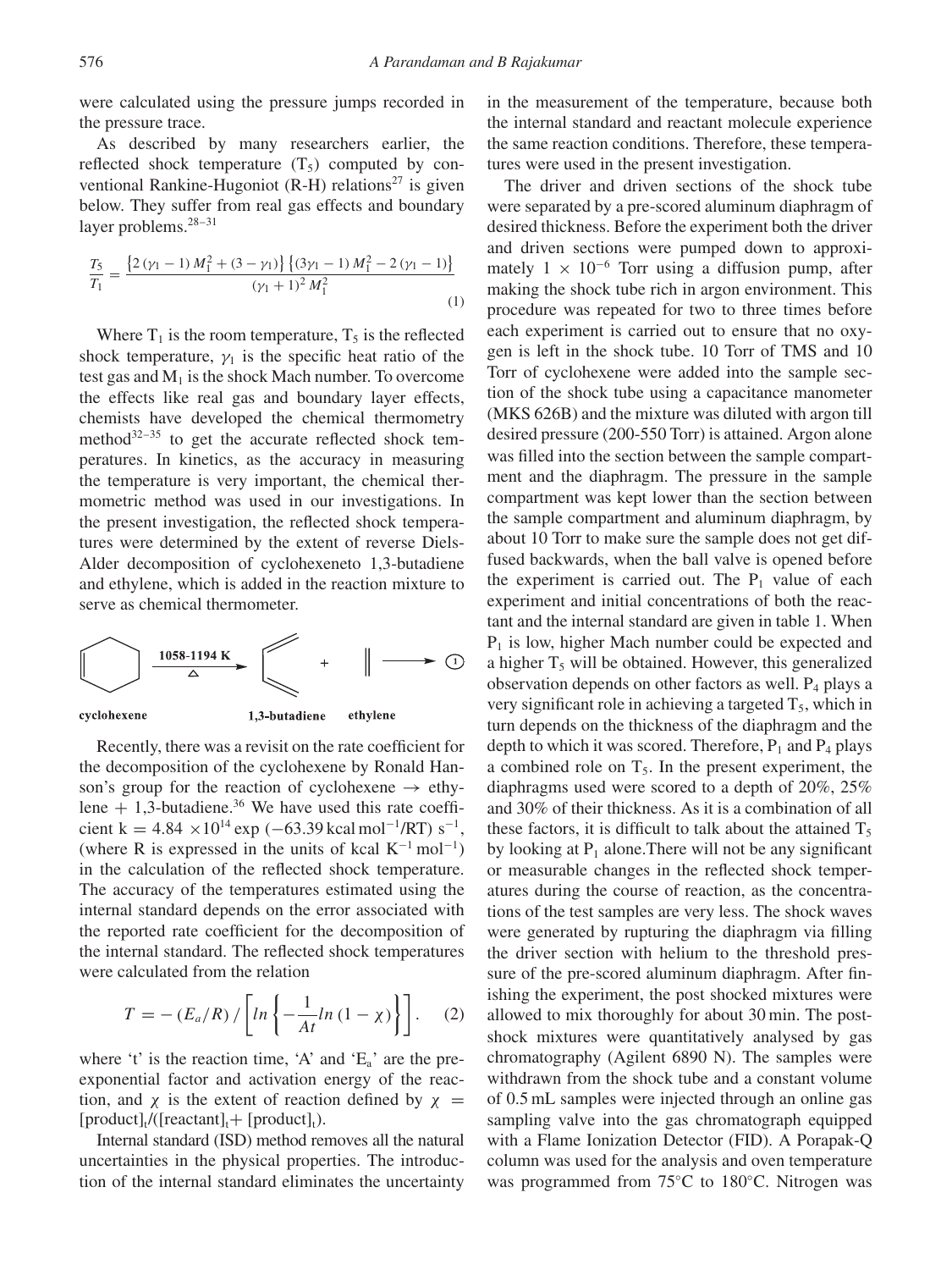| Sl.<br>No               | Pressure<br>$P_1$<br>(Torr) | Initial<br>concentration<br>of TMS | Initial<br>concentration<br>of cyclohexene | $T_5$<br>(K) | $P_5$<br>(atm) | Reaction<br>time<br>$(\mu s)$ | $[CH_4]_t$ /<br>$[TMS]_0$ | $[C_2H_4]_t$ /<br>$[TMS]_0$ | $[C_2H_6]_t$ /<br>$[TMS]_0$ | $[C_3H_6]_t$<br>$[TMS]_0$ | $[TMS]_t$ /<br>$[TMS]_0$ |
|-------------------------|-----------------------------|------------------------------------|--------------------------------------------|--------------|----------------|-------------------------------|---------------------------|-----------------------------|-----------------------------|---------------------------|--------------------------|
| $\mathbf{1}$            | 400                         | 0.025                              | 0.025                                      | 1058         | 14.7           | 544                           | 0.0311                    | 0.0211                      | 0.0026                      | 0.0038                    | 0.941                    |
| $\overline{\mathbf{c}}$ | 500                         | 0.020                              | 0.020                                      | 1061         | 16.5           | 328                           | 0.0292                    | 0.0123                      | 0.0017                      | 0.0032                    | 0.954                    |
| 3                       | 205                         | 0.048                              | 0.048                                      | 1063         | 14.9           | 330                           | 0.0292                    | 0.0123                      | 0.0017                      | 0.0032                    | 0.954                    |
| 4                       | 525                         | 0.019                              | 0.019                                      | 1065         | 16.4           | 435                           | 0.0118                    | 0.0161                      | 0.0039                      | 0.0052                    | 0.963                    |
| 5                       | 530                         | 0.019                              | 0.019                                      | 1066         | 15.6           | 445                           | 0.0131                    | 0.0160                      | 0.0039                      | 0.0052                    | 0.962                    |
| 6                       | 450                         | 0.022                              | 0.022                                      | 1074         | 16.6           | 476                           | 0.0606                    | 0.0358                      | 0.0072                      | 0.0070                    | 0.889                    |
| 7                       | 550                         | 0.018                              | 0.018                                      | 1084         | 13.8           | 470                           | 0.0790                    | 0.0523                      | 0.0088                      | 0.0065                    | 0.853                    |
| 8                       | 550                         | 0.018                              | 0.018                                      | 1091         | 13.5           | 826                           | 0.1671                    | 0.2367                      | 0.0135                      | 0.0075                    | 0.575                    |
| 9                       | 300                         | 0.033                              | 0.033                                      | 1096         | 13.9           | 600                           | 0.1376                    | 0.1338                      | 0.0113                      | 0.0071                    | 0.710                    |
| 10                      | 350                         | 0.029                              | 0.029                                      | 1106         | 16.7           | 609                           | 0.1735                    | 0.1432                      | 0.0126                      | 0.0091                    | 0.662                    |
| 11                      | 325                         | 0.030                              | 0.030                                      | 1108         | 14.9           | 620                           | 0.1681                    | 0.2504                      | 0.0139                      | 0.0075                    | 0.560                    |
| 12                      | 350                         | 0.029                              | 0.029                                      | 1117         | 16.5           | 658                           | 0.1751                    | 0.2913                      | 0.0116                      | 0.0075                    | 0.514                    |
| 13                      | 200                         | 0.050                              | 0.050                                      | 1118         | 12.2           | 868                           | 0.2280                    | 0.3818                      | 0.0096                      | 0.0065                    | 0.374                    |
| 14                      | 325                         | 0.030                              | 0.030                                      | 1121         | 16.0           | 659                           | 0.2140                    | 0.3027                      | 0.0140                      | 0.0071                    | 0.462                    |
| 15                      | 200                         | 0.050                              | 0.050                                      | 1122         | 10.6           | 766                           | 0.1980                    | 0.3479                      | 0.0122                      | 0.0070                    | 0.435                    |
| 16                      | 275                         | 0.036                              | 0.036                                      | 1123         | 14.9           | 760                           | 0.2496                    | 0.3973                      | 0.0083                      | 0.0074                    | 0.337                    |
| 17                      | 300                         | 0.033                              | 0.033                                      | 1124         | 14.4           | 590                           | 0.1911                    | 0.2688                      | 0.0170                      | 0.0079                    | 0.515                    |
| 18                      | 300                         | 0.033                              | 0.033                                      | 1125         | 15.9           | 800                           | 0.2293                    | 0.3787                      | 0.0099                      | 0.0086                    | 0.373                    |
| 19                      | 275                         | 0.036                              | 0.036                                      | 1126         | 15.2           | 752                           | 0.2495                    | 0.3627                      | 0.0100                      | 0.0090                    | 0.369                    |
| 20                      | 275                         | 0.036                              | 0.036                                      | 1127         | 15.3           | 780                           | 0.2571                    | 0.3816                      | 0.0106                      | 0.0078                    | 0.343                    |
| 21                      | 225                         | 0.044                              | 0.044                                      | 1129         | 13.6           | 844                           | 0.2688                    | 0.4002                      | 0.0098                      | 0.0081                    | 0.313                    |
| 22                      | 250                         | 0.040                              | 0.040                                      | 1130         | 15.6           | 720                           | 0.2637                    | 0.3768                      | 0.0096                      | 0.0079                    | 0.342                    |
| 23                      | 300                         | 0.033                              | 0.033                                      | 1131         | 16.0           | 790                           | 0.2689                    | 0.3911                      | 0.0111                      | 0.0085                    | 0.320                    |
| 24                      | 250                         | 0.040                              | 0.040                                      | 1138         | 14.3           | 700                           | 0.2457                    | 0.4278                      | 0.0090                      | 0.0089                    | 0.309                    |
| 25                      | 200                         | 0.050                              | 0.050                                      | 1141         | 13.1           | 830                           | 0.2711                    | 0.4314                      | 0.0084                      | 0.0077                    | 0.281                    |
| 26                      | 225                         | 0.044                              | 0.044                                      | 1143         | 14.3           | 852                           | 0.3085                    | 0.4056                      | 0.0101                      | 0.0094                    | 0.266                    |
| 27                      | 250                         | 0.040                              | 0.040                                      | 1151         | 14.0           | 710                           | 0.2918                    | 0.3856                      | 0.0096                      | 0.0072                    | 0.306                    |
| 28                      | 200                         | 0.050                              | 0.050                                      | 1153         | 13.6           | 898                           | 0.2945                    | 0.4853                      | 0.0077                      | 0.0097                    | 0.203                    |
| 29                      | 225                         | 0.040                              | 0.040                                      | 1162         | 13.8           | 838                           | 0.2724                    | 0.4605                      | 0.0095                      | 0.0067                    | 0.251                    |
| 30                      | 200                         | 0.050                              | 0.050                                      | 1176         | 13.4           | 778                           | 0.3422                    | 0.4442                      | 0.0111                      | 0.0113                    | 0.191                    |
| 31                      | 200                         | 0.050                              | 0.050                                      | 1179         | 13.9           | 778                           | 0.3685                    | 0.4771                      | 0.0120                      | 0.0122                    | 0.130                    |

32 325 0.030 0.030 1194 21.8 880 0.3766 0.4061 0.0078 0.0099 0.200 33 375 0.026 0.026 1194 22.8 870 0.4249 0.4739 0.0105 0.0090 0.082

**Table 1.** Experimental conditions and distribution of normalized concentrations of reactant and reaction products in the decomposition of TMS.

used as a carrier gas in the analysis. The sensitivity of the flame ionization detector (FID) towards all the reactants and products were calibrated over a known range of concentrations. The concentration/mole fraction of left-out reactant and other products were calculated using the known sensitivity factors obtained in the calibration and the areas under each peak. A qualitative analysis was also carried out by using a Bruker's VERTEX 70 FTIR spectrometer.

## 2.1 *Materials and chemicals*

TMS (GC grade with *>*99% purity) and cyclohexene (reagent plus grade 99% purity) used in these experiments were purchased from Sigma Aldrich. TMS and cyclohexene were further purified by several cycles of freeze-pump-thaw method. Analysis of TMS and cyclohexene by gas chromatography showed no distinguishable impurities. Methane (99.5%), ethylene (99.5%), ethane (99.5%), propylene (99.5%), 1,3 butadiene (99.5%) and the high purity helium gas (99.995%) from Praxair Inc. were used as such in our experiments.

## **3. Results and Discussion**

To understand the distribution of reaction products, 33 experiments were carried out with gas mixtures containing 10 Torr of TMS and 10 Torr of cyclohexene in argon as described in the experimental section, covering the temperature range of 1058–1194 K. Typical reaction times were 330–1000*μ*s and the pressure was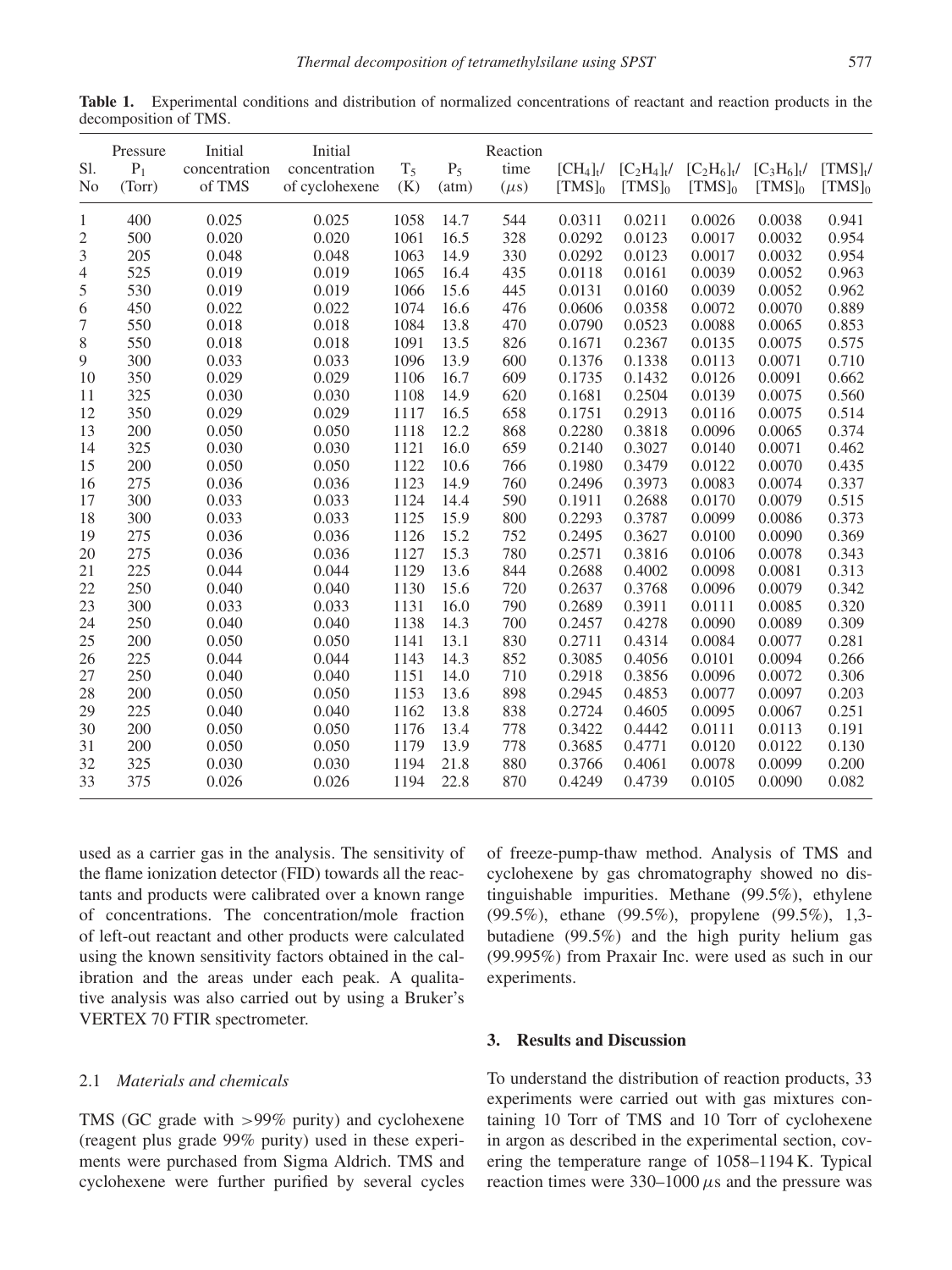varied between 11 and 23 atm. Detailed conditions of each experiment and the normalized yields of products are given in table 1. The detectable products observed in the decomposition of TMS are methane  $(CH<sub>4</sub>)$ , ethylene  $(C_2H_4)$ , ethane  $(C_2H_6)$  and propylene  $(C_3H_6)$ . A gas chromatogram of a post shock mixture of TMS decomposed at 1151 K is shown in figure 3. The concentration ratios of 1,3-butadiene and cyclohexene were used to determine the reflected shock temperature. In these experiments, ethylene is the product of both the reactant TMS and internal standard. This was confirmed by decomposing TMS alone behind the reflected shock waves in the studied temperature range and ethylene was observed to be one of the products listed before. The contributions of cyclohexene towards the total concentration of ethylene was computed by measuring the concentration of 1,3-butadiene, which was formed in equal concentrations via reaction 1. It was further confirmed that, 1,3-butadiene does not decompose in the investigated range of the temperatures, by carrying out its decomposition independently. Skinner *et al.*, <sup>37</sup> and Hidaka *et al.*, <sup>38</sup> also have reported that 1,3-butadiene does not decompose in this temperature range. Therefore, we have subtracted the yield of ethylene due to the decomposition of cyclohexene, which is essentially equal to the concentration of 1,3-butadiene from the total yield of ethylene, to get the ethylene yield due to the decomposition of TMS alone.

We have carried out FTIR analysis, to find out the silicon containing species and hydrocarbons. A FTIR spectrum of the post shock mixture of TMS in argon, decomposed at 1179 K is shown in figure 4. The Si- $CH<sub>3</sub>$  group is easily recognized with a sharp peak at  $1260 \text{ cm}^{-1}$ , and the peaks around 1447 and 947 cm<sup>-1</sup> indicate the presence of olefins. The peak at  $2964 \text{ cm}^{-1}$ shows the presence of hydrocarbons.

The decay of the reactant and formation of products are shown as a function of temperature in figure 5. Concentrations of products methane and ethylene are observed to be continuously increasing with the temperature. The ethane concentration was observed to be increasing up to  $\approx$ 1150 K and then decreasing due to several other reactions. Propylene concentrations seem to be increasing upto 1120 K and then more or less constant thereafter.

The rate coefficients for the decomposition of TMS were calculated by using the following equation

$$
k_{total} = -\ln\{[TMS]_{t}/[TMS]_{0}\} / t \tag{3}
$$

where  $[TMS]_t$  and  $[TMS]_0$  are the experimentally quantified concentration of TMS at the end of the reaction time 't' and initial concentration respectively. The obtained rate coefficients were used to plot the Arrhenius equation and are shown in figure 6. The rate coefficients are observed to be non-linear across the studied temperature range. Therefore, the data were fit to the Arrhenius equation in two different temperature ranges i.e., 1058-1130K and 1130-1194K using linear least squares method. The temperature dependent



**Figure 3.** Gas chromatogram showing the products of the post shock mixture of the experiment carried out at 1151 K. The peaks labeled in the chromatogram are **(A)** methane, **(B)** ethylene, **(C)** ethane, **(D)** propylene, **(E)** 1,3-butadiene, **(F)** tetramethylsilane and **(G)** cyclohexene.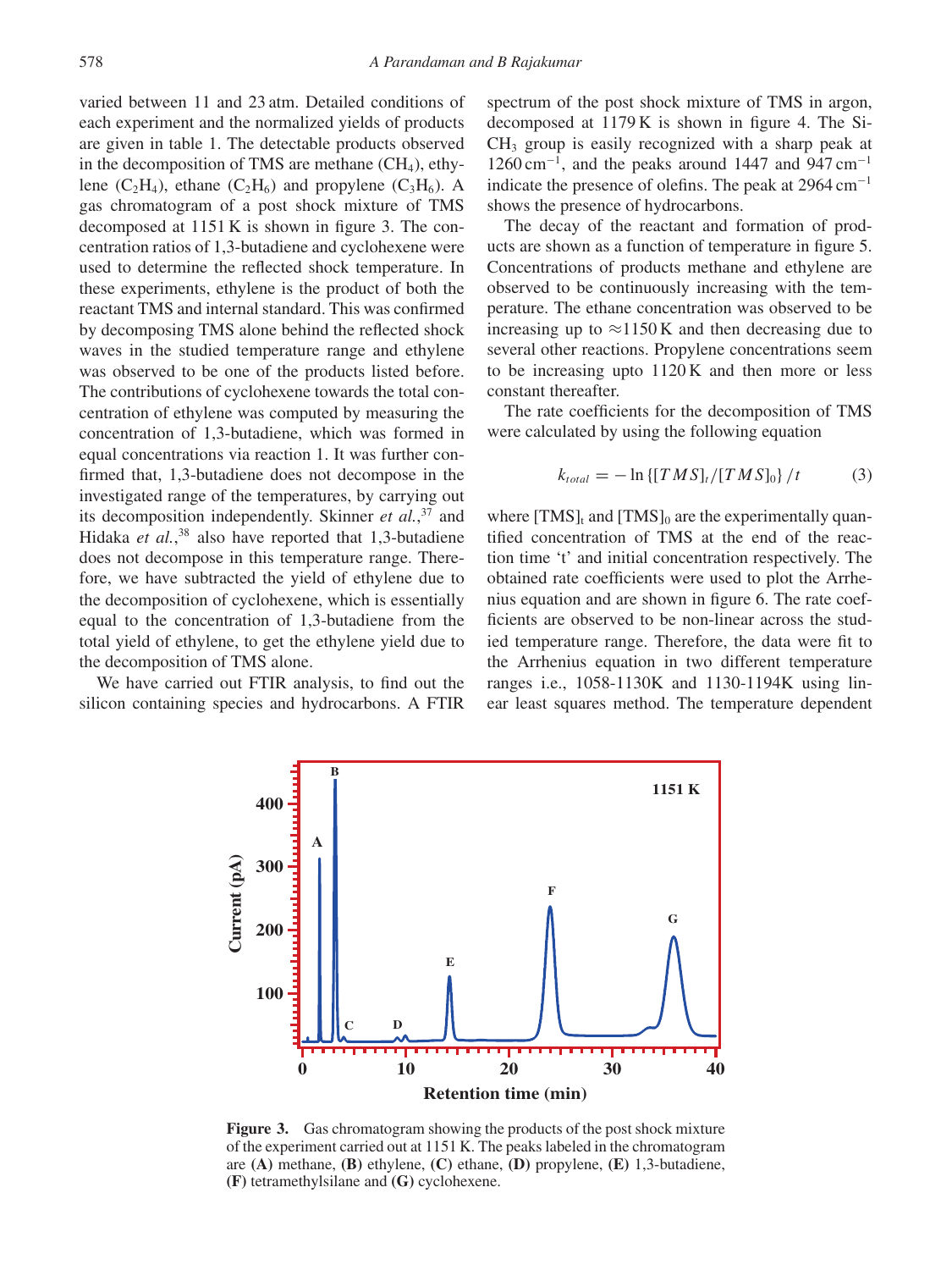

**Figure 4.** FT-IR spectrum of the post shock mixture of tetramethylsilane diluted in argon when the experiment was carried out at 1179 K. The peaks labeled in the spectrum are **(A)** methane, **(B)** tetramethylsilane, **(C)** ethylene, and **(D)** propylene.

rate coefficients obtained are  $k_{total}$  (1058–1130 K) =  $(4.61 \pm 0.70) \times 10^{18}$  exp  $(-(79.9 \text{ kcal mol}^{-1} \pm 3.5)/RT)$  $s^{-1}$ , k<sub>total</sub> (1130–1194 K) = (1.33 ± 0.19) ×10<sup>6</sup> exp  $(-(15.3 \text{ kcal mol}^{-1} \pm 3.5)/RT) s^{-1}$  where, R is expressed in the units of kcal  $K^{-1}$  mol<sup>-1</sup>. The errors reported here are the errors obtained in the linear least squares fit of the data. The nonlinearity in the Arrhenius plot is due to many reaction channels in the decomposition process of TMS. At high temperature region TMS undergo unimolecular dissociation as well as bimolecular reactions<sup>45,46</sup> (CH<sub>3</sub>+ (CH<sub>3</sub>)<sub>4</sub>Si  $\rightarrow$  CH<sub>4</sub>+  $(CH_3)_3$ SiCH<sub>2</sub>,  $(CH_3)_4$ Si + H  $\rightarrow$  H<sub>2</sub>+ (CH<sub>3</sub>)<sub>3</sub>SiCH<sub>2</sub>). As the consumption of the reactant is because of both the competitive or parallel reactions, the Arrhenius plot is expected to be non-linear, which is the case as well. In addition, the products ethane and propylene were observed to be increasing upto 1125K and then start decreasing as they get dissociated into other products, which may be one of the reasons for sudden deviation in the Arrhenius plot. The measured rate coefficient of reaction R1 from the present experiments is mostly valid in the temperature range of 1058–1194 K only. Even within the studied temperature range the trends are different between 1058–1130 K and 1130– 1194 K (figure 6). Therefore, the extrapolation may not be valid.

The rate coefficients for the formation of methane were computed by using the following relation<sup>39</sup>

$$
k_{\text{methane}} = \frac{[\text{Method}]_t}{[TMS]_0 - [TMS]_t} \times k \text{ total.} \tag{4}
$$

where  $[Method]_t$  is the concentration of methane at the end of reaction time 't'. The experimentally obtained rate coefficients were used to plot the Arrhenius equation and are shown in figure 7. The data were fit using linear least squares method and the temperature dependent rate coefficient for the formation of methane was obtained to be  $k_{\text{methane}}$  (1058–1194 K) = (4.36  $\pm$  1.23)  $\times 10^{14}$  exp (–(61.9 kcal mol<sup>-1</sup> ± 4.9)/RT) s<sup>-1</sup>. The activation energy for the formation of methane is determined to be  $62.0 \text{ kcal mol}^{-1}$ , which is about 6kcal mol<sup>-1</sup> lower than the value reported by Clifford *et al*.,<sup>19</sup> As mentioned in the introduction, Baldwin et al.,<sup>20</sup> have reported two rate expressions for the two different range of temperatures. The activation energy obtained in our experiments is 4.5 kcal mol<sup>−</sup><sup>1</sup> higher than the one reported by Baldwin *et al.*, <sup>20</sup> in the temperature range of 840–950 K. However, it is 23 kcal mol<sup>-1</sup> lower than the activation energy reported in the temperature range of 955–1055 K. The value of rate coefficient for the formation of methane obtained in the present work at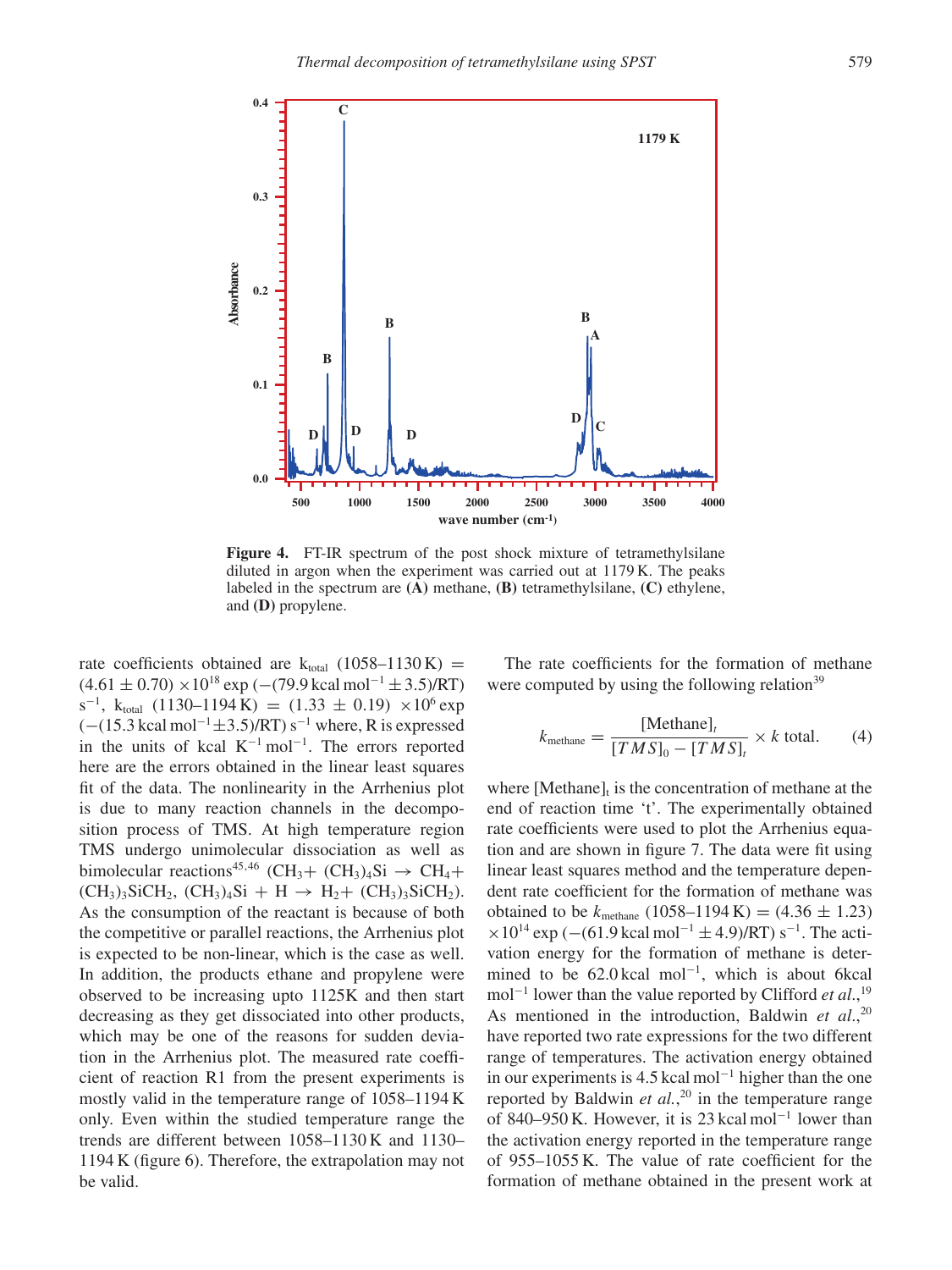

Figure 5. The complete decomposition profile of TMS behind the reflected shock waves and the profiles of the products obtained in the temperature range of 1058–1194 K. The filled symbols correspond to the experimental yields and open symbols correspond to the simulated data. The plots labeled are **(a)** tetramethylsilane **(b)** methane **(c)** ethylene **(d)** ethane and **(e**) propylene.

1058 K is almost two orders of magnitude higher than that reported at 1055 K. The rate coefficients reported in earlier investigation were obtained using pulsed stirred flow reactor wherein the reaction times were varied between 13 and 120 s. The secondary chemistry and the wall effects will definitely be significant in their studies for such long reaction times. However, in the present experiments, the reaction time was a maximum of 1 ms. One of the advantages of using the SPST technique is that the wall effects are almost negligible in such short durations. This could be one of the reasons for such a difference in rate coefficients. In addition, many other experimental uncertainties could also contribute.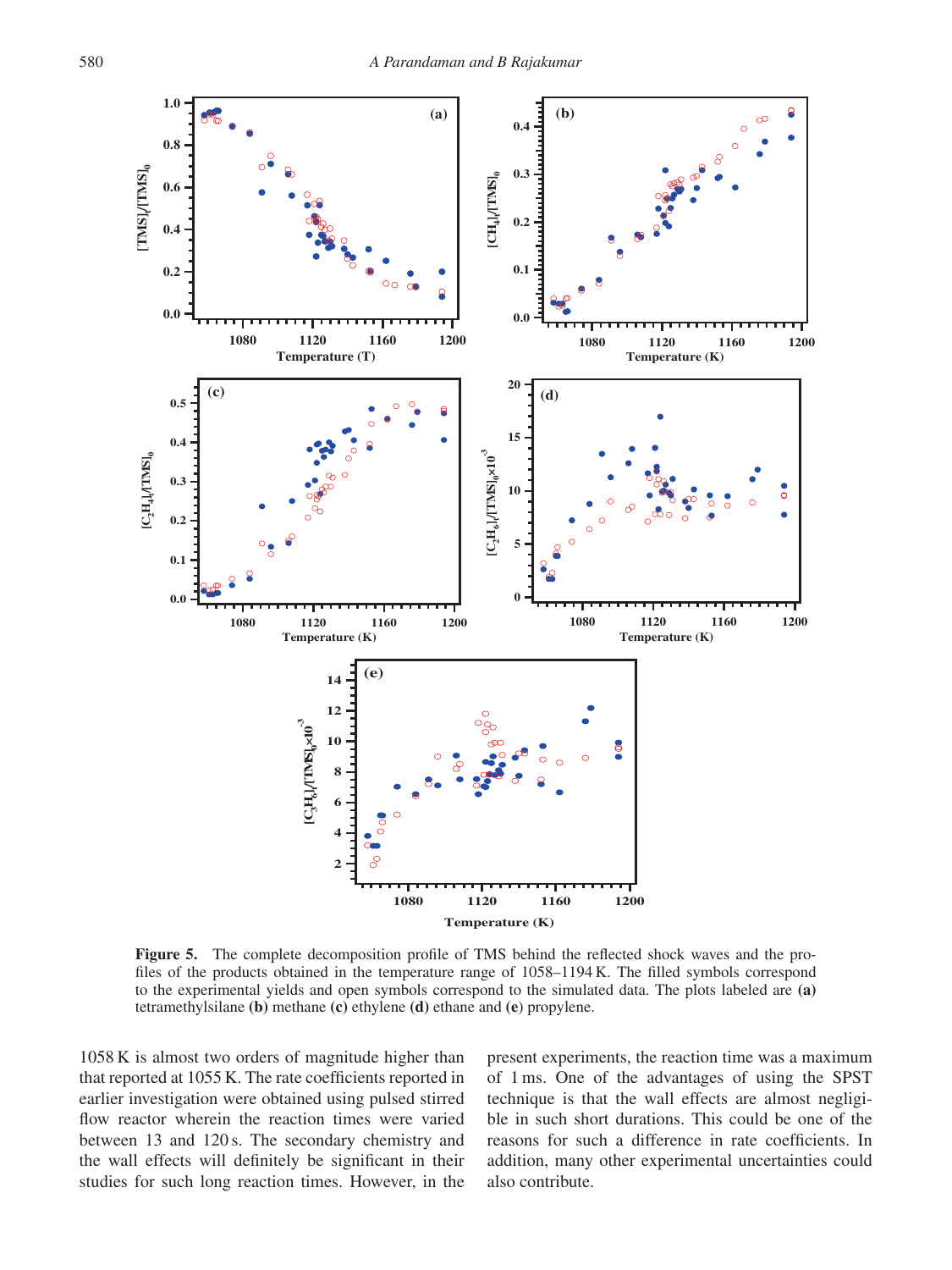



**Figure 6.** Arrhenius plot for the overall decomposition of TMS in the temperature range of 1058–1194 K. The rate coefficients were calculated using the equation  $k_{total} = -\frac{\ln\{(TMS)_t/[TMS]_0\}}{I}$ . The obtained temperature dependent rate coefficients for two different temperature ranges are k<sub>total</sub> (1058–1130 K) = (4.61  $\pm$  0.70) ×10<sup>18</sup> exp  $(-(79.9 \text{ kcal mol}^{-1} \pm 3.5)/RT) s^{-1}$ , k<sub>total</sub> (1130–1194 K) =  $(1.33 \pm 0.19) \times 10^6$ exp (−(15.3 kcal mol<sup>-1</sup> ± 3.5)/RT) s<sup>-1</sup>.

The formation of Si-C cannot be understood by this study because SiC growth was not focused in the present investigation. Various studies are available on the pyrolysis of neopentane in literature. $40-43$  The available studies report that the primary dissociation of neopentane also happens via C-C (Si-C bond cleavage in TMS) bond cleavage by forming methyl and tertbutyl radicals. Taylor *et al.*,<sup>41</sup> studied in detail on the homogeneous gas phase pyrolysis of neopentane using a reactor in the temperature range of 920–1070 K. The reaction products observed on pyrolysis of neopentane are hydrogen, methane, ethane, ethylene, propylene, allene, methylacetylene, 2-methyl-l-butene, 2-methyl-2-butene, isoprene and isobutylene. The initial ratedetermining reaction is the unimolecular decomposition of neopentane to form t-butyl and methyl radicals. Hydrogen, ethane and methane appear to form by radical combinations, which is also the case in the present study. In the decomposition of neopentane, the formation of methane happens *via* hydrogen abstraction from the reactant by  $CH<sub>3</sub>$  radicals; isobutylene is formed by decomposition of the t-butyl radical; ethylene, propylene, and allene are formed by degradation of isobutylene; and the other products by a variety of reactions. The formation of methane in the decomposition of TMS happen *via* the same mechanism. i.e., abstraction



Figure 7. Arrhenius plot for the formation of methane in the decomposition of TMS. The obtained temperature dependent rate coefficient for the entire experimental temperature range is  $k_{\text{methane}} = (4.36 \pm 9.72) \times 10^{14} \text{ exp}$  $(- (61.9 \text{ kcal mol}^{-1} \pm 4.9)/RT) s^{-1}$ . The insert is the zoom of the data obtained in the present experiments.

of hydrogen from the reactant by  $CH<sub>3</sub>$  radicals. The temperature dependent rate coefficients for the overall decomposition of TMS and neopentane are given in table 2 for the ready comparison. The activation energies for the overall decomposition of TMS and neopentane are just same (80 kcal mol<sup>-1</sup>) in the temperature range of 1000–1100 K. This could be the obvious reason for the similar mechanism between TMS and neopentane.

#### 3.1 *Kinetic simulations*

To understand the reaction mechanism in the decomposition of TMS, a reaction kinetic scheme is proposed with 21 reaction species and 38 elementary reactions. The proposed reaction scheme is given in table 3. The reaction mechanism proposed earlier<sup>19–21</sup> was also included in the present kinetic scheme. The rate coefficients for all the proposed reactions except for R1 were taken from the literature. $46-71$  The rate coefficient obtained for the formation of methane (R1) in the present investigation was used in the simulations. The rate coefficients for the proposed reactions are given in  $k = A \exp(-E_a/RT)$  or  $k = AT^n exp(-E_a/RT)$  formats, where A factors are given in  $s^{-1}$  and cm<sup>3</sup> mol<sup>-1</sup>s<sup>-1</sup> for first and second order reactions respectively, and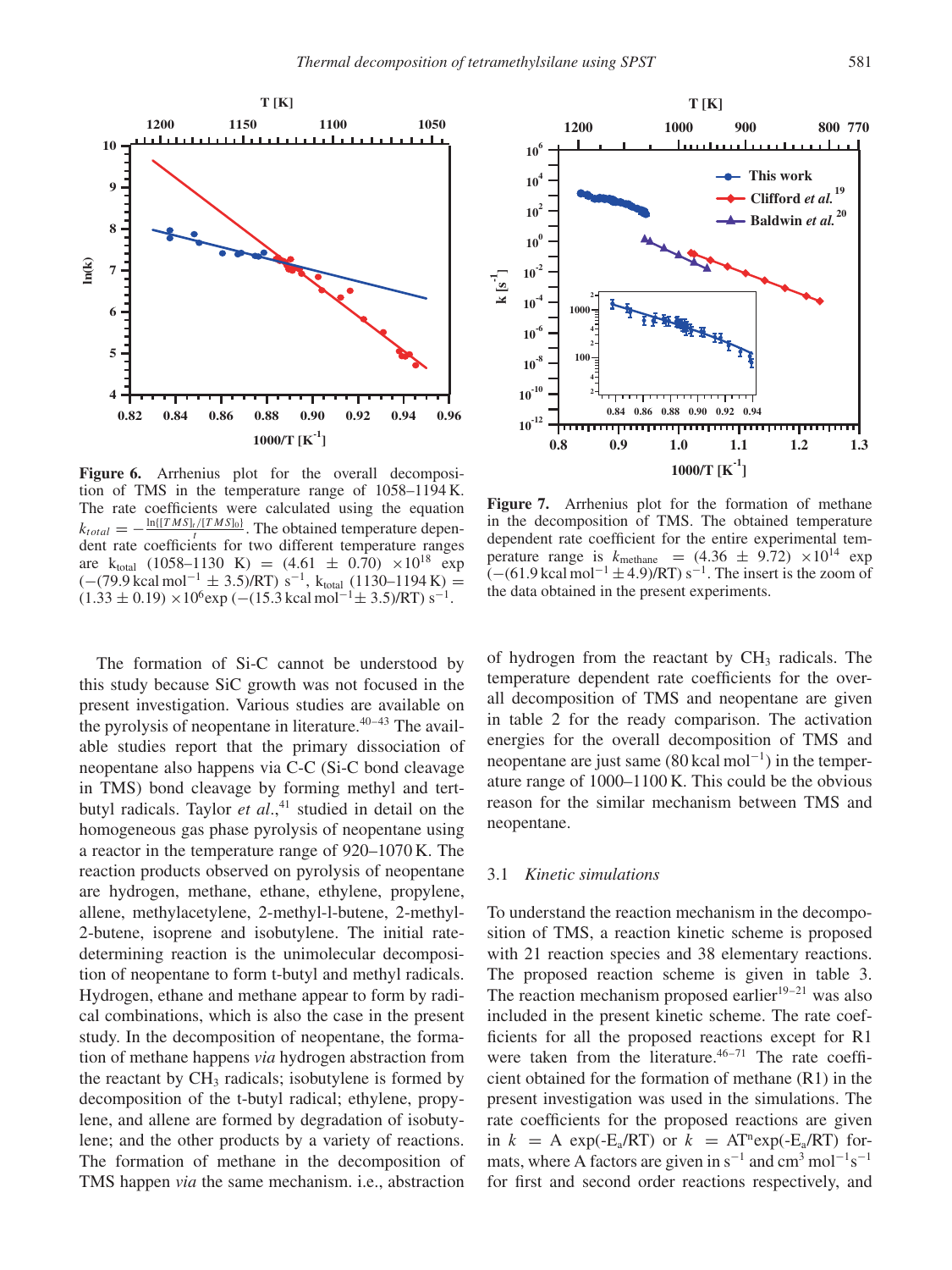|                                                   | Total decomposition of TMS                                            |                                       | Total decomposition of neopentane                           |                                                                               |                                           |  |
|---------------------------------------------------|-----------------------------------------------------------------------|---------------------------------------|-------------------------------------------------------------|-------------------------------------------------------------------------------|-------------------------------------------|--|
| Temperature $(K)$                                 | $A(s^{-1})$                                                           | $E_a$ (kcal mol <sup>-1</sup> )       | Temperature $(K)$                                           | A $(s^{-1})$                                                                  | $E_a$ (kcal mol <sup>-1</sup> )           |  |
| $1058 - 1130$ K <sup>a</sup><br>$1130 - 1194 K^b$ | $(4.61 \pm 0.70) \times 10^{18a}$<br>$(1.33 \pm 0.19) \times 10^{6b}$ | 79.9 <sup>a</sup><br>153 <sup>b</sup> | 920-1070 $K^{41}$<br>1260–1462 $K^{42}$<br>793-953 $K^{43}$ | $7.94 \times 10^{1641}$<br>$8.66 \times 10^{1242}$<br>$5.01 \times 10^{1743}$ | $80.5^{41}$<br>$60.5^{42}$<br>$85.1^{43}$ |  |

**Table 2.** The comparison of temperature dependent rate coefficients for total decomposition of TMS in the present investigation and earlier studies on neopentane.

<sup>a</sup>Total decomposition of TMS at 1058–1130 K in present study, <sup>b</sup>Total decomposition of TMS at 1130-1149K in present study,<sup>41</sup> Taylor *et al.*,<sup>42</sup> Sivaramakrishnan *et al.*,<sup>43</sup> Pacey.

| No              | Reaction                                                                                                                                      | A                        | $\mathbf n$ | $E_a$  | Reference |
|-----------------|-----------------------------------------------------------------------------------------------------------------------------------------------|--------------------------|-------------|--------|-----------|
| R1              | $(CH_3)_4Si \rightarrow CH_3 + (CH_3)_3Si$                                                                                                    | $4.36 \times 10^{14}$    | 0.00        | 61.98  | This work |
| R2              | $CH_3 + (CH_3)_4Si \rightarrow CH_4 + (CH_3)_3SiCH_2$                                                                                         | $1.99 \times 10^{11}$    | 0.00        | 9.60   | 45        |
| R <sub>3</sub>  | $(CH_3)_3$ SiCH <sub>2</sub> $\rightarrow$ CH <sub>3</sub> + (CH <sub>3</sub> ) <sub>2</sub> SiCH <sub>2</sub>                                | $1.00 \times 10^{15}$    | 0.00        | 50.66  | 20        |
| R <sub>4</sub>  | $(CH_3)_4Si + H \rightarrow H_2 + (CH_3)_3SiCH_2$                                                                                             | $4.71 \times 10^{5}$     | 2.65        | 4.88   | 46        |
| R <sub>5</sub>  | $(CH_3)_3Si \rightarrow (CH_3)_2Si + CH_3$                                                                                                    | $1.00 \times 10^{15}$    | 0.00        | 52.80  | 20        |
| R <sub>6</sub>  | $CH_3 + CH_3 \rightarrow C_2H_6$                                                                                                              | $4.47 \times 10^{13}$    | $-0.69$     | 0.17   | 47        |
| R7              | $(CH_3)_2Si \rightarrow CH_3Si + CH_3$                                                                                                        | $1.00 \times 10^{15}$    | 0.00        | 52.80  | 20        |
| R <sub>8</sub>  | $CH_3 + CH_3 \rightarrow C_2H_5 + H$                                                                                                          | $2.40 \times 10^{13}$    | 0.00        | 12.88  | 48        |
| R <sub>9</sub>  | $CH_3 + CH_3 \rightarrow C_2H_4 + H_2$                                                                                                        | $9.90 \times 10^{15}$    | 0.00        | 32.98  | 49        |
| R10             | $C_2H_5 + H \rightarrow C_2H_4 + H_2$                                                                                                         | $1.81 \times 10^{14}$    | 0.00        | 0.00   | 50        |
| R11             | $C_2H_6+CH_3 \rightarrow C_2H_5+CH_4$                                                                                                         | $3.02 \times 10^{12}$    | 0.00        | 13.59  | 51        |
| R <sub>12</sub> | $C_2H_5 \rightarrow C_2H_4 + H$                                                                                                               | $3.06 \times 10^{10}$    | 0.95        | 36.94  | 52        |
| R13             | $C_2H_5 + C_2H_5 \rightarrow C_2H_4 + C_2H_6$                                                                                                 | $1.45 \times 10^{12}$    | 0.00        | 0.00   | 53        |
| R14             | $H_2 + Ar \rightarrow H + H + Ar$                                                                                                             | $5.33 \times 10^{14}$    | 0.00        | 96.01  | 54        |
| R15             | $C_2H_4 + CH_3 \rightarrow C_3H_6 + H$                                                                                                        | $2.00 \times 10^{13}$    | 0.00        | 10.00  | 50        |
| R <sub>16</sub> | $C_3H_6+H \rightarrow C_2H_4+CH_3$                                                                                                            | $1.32 \times 10^{12}$    | 1.50        | 2.01   | 55        |
| R17             | $CH_4 \rightarrow CH_3 + H$                                                                                                                   | $7.80 \times 10^{14}$    | 0.00        | 103.83 | 50        |
| <b>R18</b>      | $CH_4 + CH_3 \rightarrow C_2H_6 + H$                                                                                                          | $2.98 \times 10^{11}$    | 1.00        | 44.91  | 56        |
| R <sub>19</sub> | $C_3H_6 \rightarrow CH_3 + C_2H_3$                                                                                                            | $8.00 \times 10^{14}$    | 0.00        | 88.03  | 55        |
| R <sub>20</sub> | $C_2H_5 + H \rightarrow C_2H_6$                                                                                                               | $4.50 \times 10^{13}$    | 0.00        | 0.00   | 57        |
| R21             | $C_2H_3 + H_2 \rightarrow C_2H_4 + H$                                                                                                         | $2.04 \times 10^{14}$    | 2.56        | 5.03   | 58        |
| R22             | $CH_3+Ar \rightarrow CH_2+H+Ar$                                                                                                               | $2.82 \times 10^{15}$    | 0.00        | 84.56  | 59        |
| R <sub>23</sub> | $CH_3 + H \rightarrow CH_2 + H_2$                                                                                                             | $6.02 \times 10^{13}$    | 0.00        | 15.10  | 53        |
| R <sub>24</sub> | $CH_3 + CH_2 \rightarrow C_2H_4 + H$                                                                                                          | $6.02 \times 10^{13}$    | 0.00        | 0.00   | 60        |
| R <sub>25</sub> | $CH_2 + H \rightarrow CH + H_2$                                                                                                               | $1.63 \times 10^{14}$    | 0.00        | 0.00   | 61        |
| R <sub>26</sub> | $CH_3 + CH \rightarrow C_2H_3 + H$                                                                                                            | $3.00 \times 10^{13}$    | 0.00        | 0.00   | 62        |
| R27             | $CH_3+Ar \rightarrow CH + H_2+Ar$                                                                                                             | $6.90 \times 10^{14}$    | 0.00        | 82.50  | 63        |
| <b>R28</b>      | $CH_4 + H \rightarrow CH_3 + H_2$                                                                                                             | $1.77 \times 10^{14}$    | 0.00        | 13.78  | 63        |
| R29             | $C_2H_4 + C_2H_5 \rightarrow C_2H_6 + C_2H_3$                                                                                                 | $1.58 \times 10^{11}$    | 0.00        | 14.86  | 64        |
| <b>R30</b>      | $CH_4 + H \rightarrow CH_3 + 2 H$                                                                                                             | $4.40 \times 10^{\circ}$ | 0.00        | 7.88   | 65        |
| R31             | $C_2H_5 + C_3H_6 \rightarrow C_2H_6 + n-C_3H_5$                                                                                               | $6.92 \times 10^{10}$    | 0.00        | 5.19   | 66        |
| R32             | $C_3H_6+H \rightarrow n-C_3H_7$                                                                                                               | $2.50 \times 10^{11}$    | 0.51        | 2.62   | 67        |
| R33             | $C_3H_6+H \rightarrow iso-C_3H_7$                                                                                                             | $4.24 \times 10^{11}$    | 0.51        | 1.23   | 67        |
| R34             | iso-C <sub>3</sub> H <sub>7</sub> $\rightarrow$ C <sub>2</sub> H <sub>4</sub> + CH <sub>3</sub>                                               | $1.00 \times 10^{12}$    | 0.00        | 34.58  | 68        |
| R35             | iso-C <sub>3</sub> H <sub>7</sub> + C <sub>2</sub> H <sub>5</sub> $\rightarrow$ C <sub>2</sub> H <sub>6</sub> + C <sub>3</sub> H <sub>6</sub> | $3.13 \times 10^{10}$    | $-0.35$     | 0.00   | 69        |
| R36             | $n-C_3H_7 \rightarrow C_2H_4 + CH_3$                                                                                                          | $2.70 \times 10^{13}$    | 0.00        | 30.04  | $70\,$    |
| R37             | $n-C_3H_7 + C_2H_5 \rightarrow C_2H_6 + C_3H_6$                                                                                               | $1.45 \times 10^{12}$    | 0.00        | 0.00   | 69        |
| <b>R38</b>      | $n-C_3H_5 + H_2 \rightarrow C_3H_6 + H$                                                                                                       | $6.90 \times 10^{14}$    | 2.38        | 82.50  | 71        |

Table 3. Proposed reaction scheme for the decomposition of TMS with 21 reaction species and 38 elementary reactions.<sup>a</sup>

<sup>a</sup>Rate expressions are given in the form of  $k = A \exp(-E_a/RT)$  and  $k = AT^n \exp(-E_a/RT)$ . The units of the rate coefficients are  $s^{-1}$  and cm<sup>3</sup> mol<sup>-1</sup>s<sup>-1</sup> for first and second order reactions, respectively. The units for the activation barrier are kcal mol<sup>-1</sup>.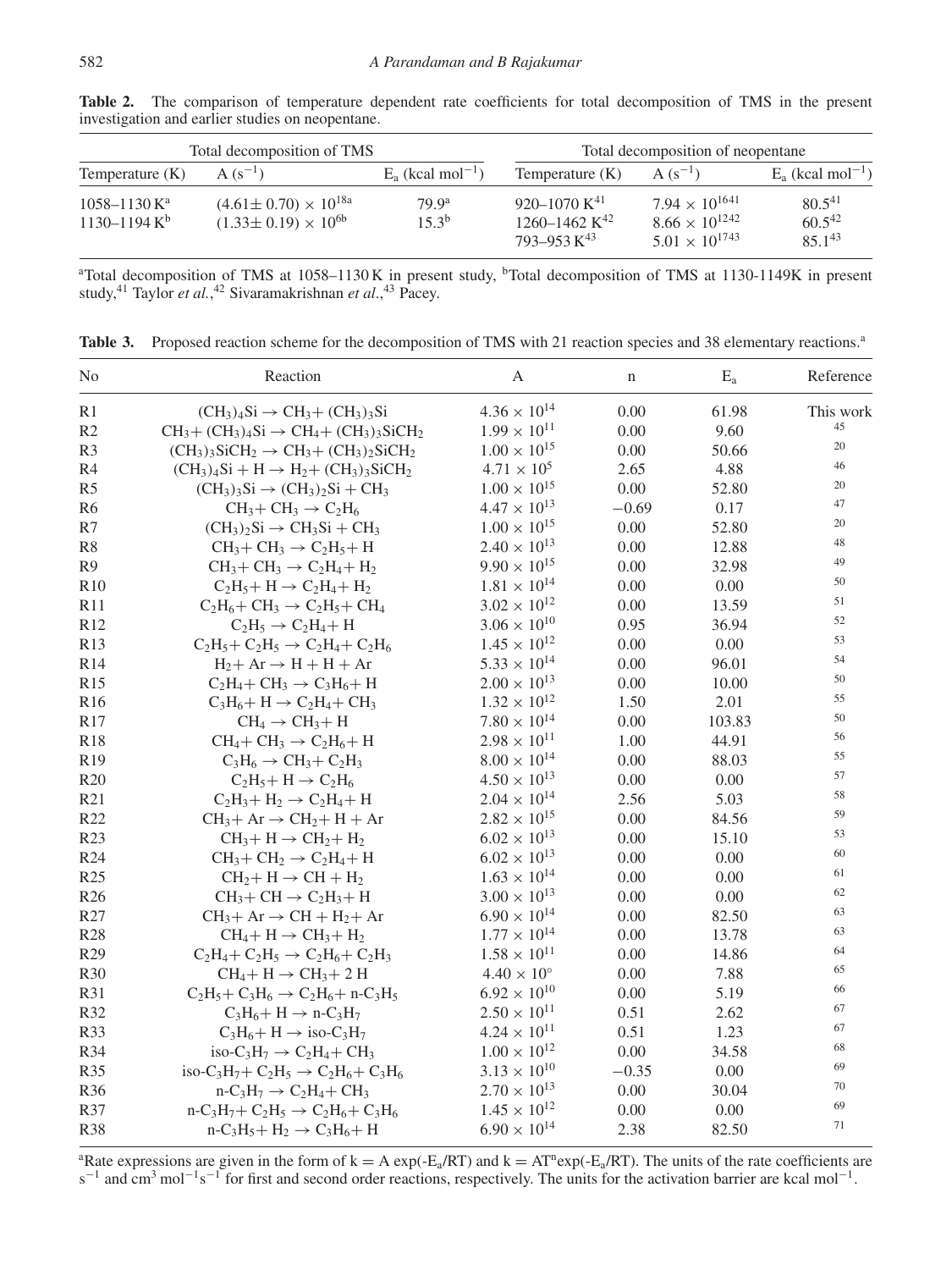activation energies are given in kcal mol<sup>−</sup>1. Kinetic simulations were carried out at experimentally determined temperatures and reaction times. All simulations were carried out using IBM's chemical kinetic simulator.<sup>44</sup> The agreement between the simulated concentrations and the experimentally determined concentrations of TMS and the major products *viz*. CH<sub>4</sub> and  $C_2H_4$  is very good. In case of minor products  $C_2H_6$  and  $C_3H_6$ , the agreement seems to be reasonably good. It should be noted here that, the maximum concentrations of these minor products are less than 2% in the temperature range used in this study.

The reaction mechanism suggested<sup>19,20</sup> in the previous studies for decomposition of TMS was confined to lower temperatures (840–1055 K). However, kinetic simulations were not carried out in their studies to reproduce experimental concentrations of reactant and products. In the present work, detailed chemical kinetic mechanism for TMS decomposition was proposed. The present reaction scheme was able to simulate the experimental concentrations of reactant and products in the temperature range of 1058–1194 K. The proposed mechanism in the present studies explains the formation of all the products quantitatively.

3.1a *Methane*: The formation of  $CH<sub>4</sub>$  from the reactant TMS can be explained by the formation of  $CH<sub>3</sub>$ radicals and trimethylsilyl radicals  $((CH<sub>3</sub>)<sub>3</sub>Si)$  via Si-C bond cleavage. Each of these two radicals  $CH<sub>3</sub>$  and  $(CH<sub>3</sub>)<sub>3</sub>$ Si further participate in secondary reactions via abstraction, recombination and dissociation reactions. The competition between these three classes of elementary reactions determines the concentrations of all the reaction products in the decomposition of TMS. The  $(CH_3)$ <sub>3</sub>Si, and  $(CH_3)$ <sub>2</sub>Si radicals further undergo decomposition through Si-C bond cleavage to produce  $CH<sub>3</sub>$  radicals, dimethylsilyl ( $(CH<sub>3</sub>)<sub>2</sub>Si$ ) and methylsilyl  $((CH<sub>3</sub>)Si)$  radicals respectively.

$$
\begin{aligned} \text{(CH}_3)_4\text{Si} &\rightarrow \text{CH}_3 + (\text{CH}_3)_3\text{Si }k_1\\ &= 4.36 \times 10^{14} \exp(-61.98/\text{RT}) \text{ s}^{-1} \text{ (R1)} \end{aligned}
$$

$$
(\text{CH}_3)_3\text{Si} \rightarrow (\text{CH}_3)_2\text{Si} + \text{CH}_3\text{k}_5
$$
  
=  $1.00 \times 10^{15} \exp(-52.80/\text{RT}) \text{ s}^{-1} \text{ (R5)}$ 

Studies by Clifford *et al.*,<sup>19</sup> and Baldwin *et al.*,<sup>20</sup> show that the first order rate coefficient for the formation of methane at high temperatures is a non-chain process and rate coefficient is determined by reaction R1. The CH3 radicals thus formed in turn abstract any one of the H atom present in any one of the  $CH<sub>3</sub>$  groups in TMSin the reaction mixture to produce CH<sub>4</sub>. The kinetic parameters for this reactionwere reported by Baldwin *et al.*, 20

$$
CH3 + (CH3)4Si \rightarrow CH4 + (CH3)3SiCH2k2 = 1.99 \times 1011 exp(-9.60/RT) cm3mol-1s-1 (R2)
$$

The reaction between CH<sub>3</sub> and  $C_2H_6$  to form CH<sub>4</sub> cannot be ruled out and therefore a reaction R11 to this effect is added to the scheme.

$$
C_2H_6 + CH_3 \rightarrow C_2H_5 + CH_4k_{11} = 3.02 \times 10^{12}
$$
  
exp (-13.59/RT) cm<sup>3</sup>mol<sup>-1</sup>s<sup>-1</sup> (R11)

Although dissociation of methane in the studied temperature range is negligible, we cannot rule out the formation of  $CH_3$  radicals via  $CH_4$  dissociation. Therefore, a reaction R17 is added in the reaction scheme.

$$
CH_4 \to CH_3 + Hk_{17} = 7.80 \times 10^{14} \exp(-103.83/RT) s^{-1}
$$
\n(R17)

It is obvious that R17 is highly insensitive and it is also reflected in the sensitivity analysis. Loss of CH4 via its reaction with H atom (R28 and R30) are also included in the proposed reaction scheme for completeness.

$$
CH_4 + H \rightarrow CH_3 + H_2 k_{28} = 1.77 \times 10^{14}
$$
  
exp(-13.78/RT)cm<sup>3</sup>mol<sup>-1</sup>s<sup>-1</sup> (R28)

$$
CH_4 + H \rightarrow CH_3 + 2Hk_{30} = 0.44 \times 10^1
$$
  
exp(-7.88/RT) cm<sup>3</sup>mol<sup>-1</sup>s<sup>-1</sup> (R30)

The sensitivity of each reaction towards the formation and decomposition of CH4 was carried out by varying the rate coefficients of each reaction by a factor of 10. The results are shown in figure 8 in terms of percentage change in the concentrations with respect to the reaction numbers. It is obvious from this Figure that the reactions R1 and R5 are very sensitive to the formation of  $CH<sub>4</sub>$ . In both these reaction paths  $CH<sub>3</sub>$  radical is formed which is the key species for the decomposition of TMS. Reactions R12, R13, R30 and R38 have shown significant influence on the formation of methane.

3.1b *Ethylene*: The other major product is ethylene, which is formed mainly via decomposition of ethyl radical (C<sub>2</sub>H<sub>5</sub>). Concentrations of C<sub>2</sub>H<sub>4</sub> were found to be higher than the concentrations of  $CH<sub>4</sub>$  by 10% in the studied temperature range. The major source for the formation of  $C_2H_5$  radical is the self-reaction of  $CH_3$ radicals (R8).

$$
CH3 + CH3 \rightarrow C2H5 + Hk82.40 \times 1013
$$
  
exp(-12.88/RT) cm<sup>3</sup>mol<sup>-1</sup>s<sup>-1</sup> (R8)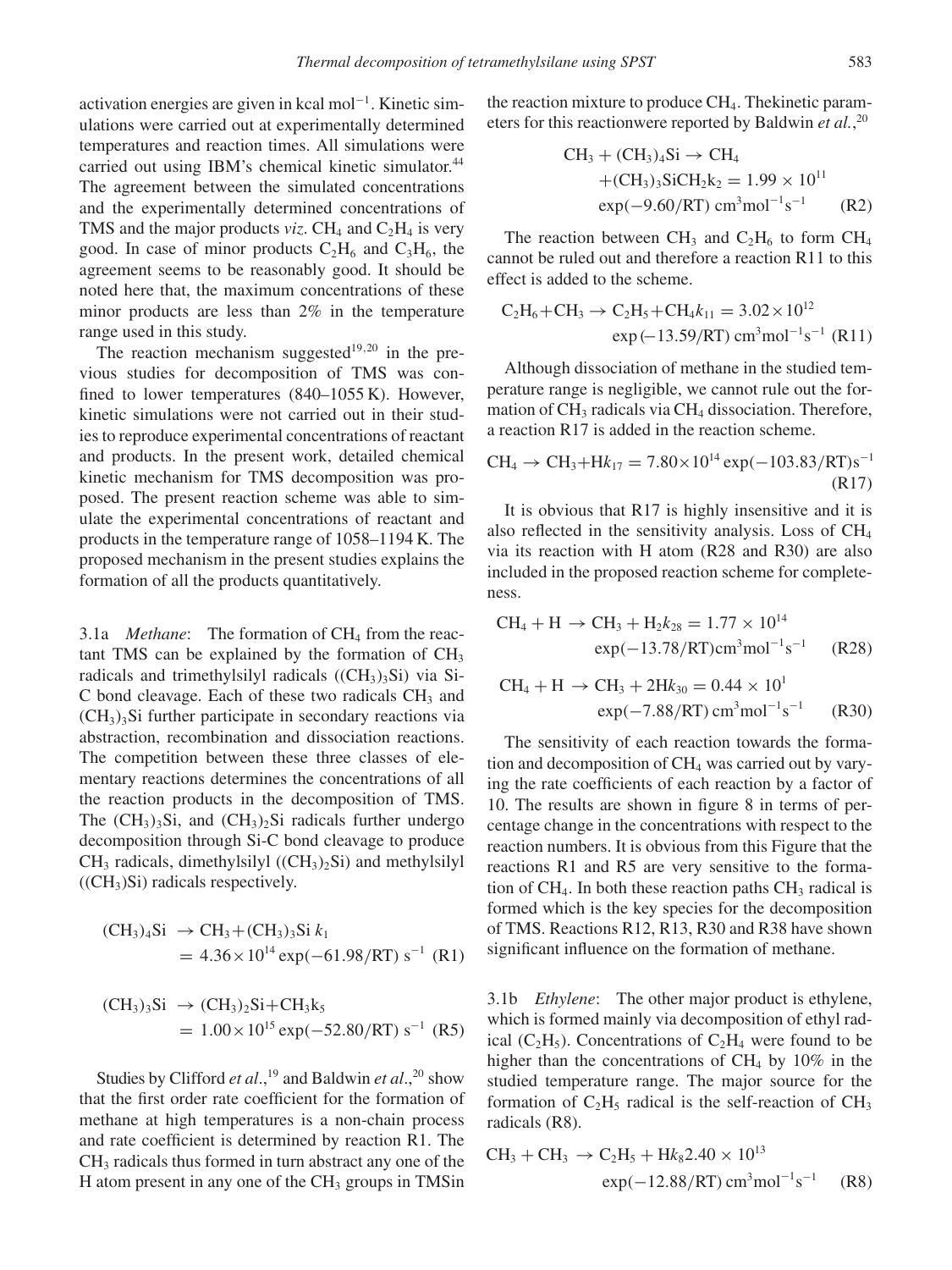

**Figure 8.** Sensitivity analysis of the proposed reaction scheme carried out at 1141 K for the formation of methane and ethylene. The rate coefficients were varied by a factor of 10 to see the sensitivity of each reaction for the formation of methane and ethylene.

It should also be noted here that the self-reaction of  $CH<sub>3</sub>$  radical also form  $C<sub>2</sub>H<sub>4</sub>$  directly (R9).

$$
CH3 + CH3 \rightarrow C2H4 + H2k9 = 9.90 \times 1015
$$
  
exp(-32.98/RT) cm<sup>3</sup>mol<sup>-1</sup>s<sup>-1</sup> (R9)

 $C_2H_4$  is also formed via the reaction of  $C_2H_5$  with H atom (R10) in the decomposition of TMS.

$$
C_2H_5 + H \rightarrow C_2H_4 + H_2k_{10} = 1.81 \times 10^{14} \text{cm}^3 \text{mol}^{-1} \text{s}^{-1}
$$
\n(R10)

The  $C_2H_5$  radical undergo unimolecular decomposition (R12) to form  $C_2H_4$  and H atoms. The reaction of  $C_2H_5$  radical with another  $C_2H_5$  radical (R13) leads to the formation of  $C_2H_4$ , in addition to  $C_2H_6$ . These reactions are the major contributors to the formation of  $C_2H_4$ .

$$
C_2H_5 \rightarrow C_2H_4 + Hk_{12}
$$
  
= 3.06×10<sup>10</sup>(T)<sup>0.95</sup>exp(-36.94/RT) s<sup>-1</sup>(R12)

$$
C_2H_5 + C_2H_5 \rightarrow C_2H_4 + C_2H_6k_{13}
$$
  
= 1.45 × 10<sup>12</sup> cm<sup>3</sup> mol<sup>-1</sup>s<sup>-1</sup> (R13)

As propylene is one of the minor products, formation of  $C_2H_3$  radical (R19) is included in the reaction scheme. Also, a bimolecular reaction of  $CH<sub>3</sub>$  with the buffer gas (Ar) will lead to the formation of  $CH<sub>2</sub>$  (carbene) intermediate and this reaction is included in the reaction scheme. The  $C_2H_3$  radical further reacts with  $H_2$  (R21) and CH<sub>2</sub> (R24) to form C<sub>2</sub>H<sub>4</sub> and these two reactions are the minor contributors to the formation of  $C_2H_4$ .

$$
C_2H_3 + H_2 \rightarrow C_2H_4 + Hk_{21} = 2.04 \times 10^{14} (T)^{2.56}
$$
  
exp(-5.03/RT) cm<sup>3</sup> mol<sup>-1</sup>s<sup>-1</sup> (R21)

 $CH_3 + CH_2 \rightarrow C_2H_4 + Hk_{24} = 6.02 \times 10^{13} \text{cm}^3 \text{mol}^{-1} \text{s}^{-1}$ (R24)

Propylene reacts with H atoms to form both  $n-C_3H_7$ and iso-C<sub>3</sub>H<sub>7</sub> radicals (R37 & R38), respectively. These two radicals further decompose  $(R34 \& R36)$  to give  $C_2H_4$ . As the concentrations of both propylene and the subsequently formed radicals are minimum in the decomposition reaction of TMS, the contributions of these reactions may be negligible.

$$
iso-C_3H_7 \rightarrow C_2H_4 + CH_3k_{34}
$$
  
= 1.00 × 10<sup>12</sup> exp(-34.58/RT) s<sup>-1</sup> (R34)  
n-C<sub>3</sub>H<sub>7</sub> → C<sub>2</sub>H<sub>4</sub> + CH<sub>3</sub>k<sub>36</sub>  
= 2.70 × 10<sup>13</sup> exp(-30.04/RT) s<sup>-1</sup> (R36)

The sensitivity analysis of the proposed reaction scheme is carried out for the formation of  $C_2H_4$  and the results are shown in figure 8. Reactions R1 and R5 are very sensitive for the formation of  $C_2H_4$  as the formation of  $CH_3$  radicals governs the formation of  $C_2H_5$  radicals. Two more reactions which have shown influence on the formation of  $C_2H_4$  are R12 and R13.

3.1c *Minor products*: The minor reaction products observed in the experiments are ethane  $(C<sub>2</sub>H<sub>6</sub>)$  and propylene  $(C_3H_6)$ . The concentrations of these two products are less than 2%, when compared with the main products. The concentration of  $C_2H_6$  was observed to be increasing upto 1120 K and beyond this temperature the concentrations of  $C_2H_6$  were found to be decreasing. The major channel for the formation of  $C_2H_6$  is the recombination of two CH<sub>3</sub> radicals (R6).

$$
CH_3 + CH_3 \rightarrow C_2H_6k_6 = 4.47 \times 10^{13} (T)^{-0.69}
$$
  
exp(-0.17/RT) cm<sup>3</sup>mol<sup>-1</sup>s<sup>-1</sup> (R6)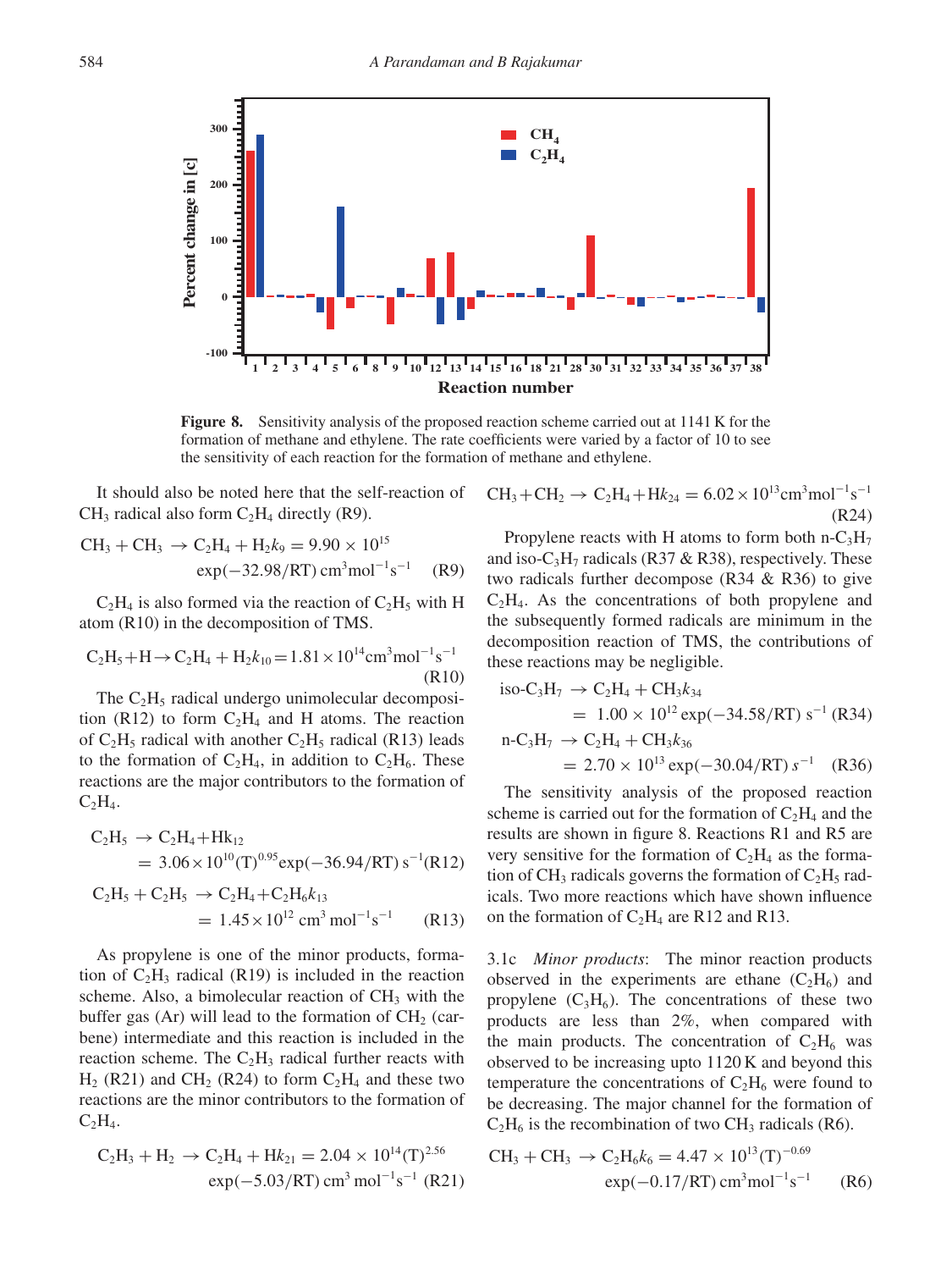The minor channels for the formation of ethane include the abstraction of H atom by  $CH<sub>3</sub>$  radical from methane (R18), H atom abstraction reaction by  $C_2H_5$ radical from ethylene (R29) and from propylene radical (R31), and the reaction of  $C_2H_5$  radical with H atom (R20).

$$
CH_4 + CH_3 \rightarrow C_2H_6 + Hk_{18} = 2.98 \times 10^{11} (T)^{1.00}
$$
  
exp(-44.91/RT)cm<sup>3</sup> mol<sup>-1</sup>s<sup>-1</sup> (R18)

$$
C_2H_5 + H \rightarrow C_2H_6k_{20} = 4.50 \times 10^{13} \text{cm}^3 \text{mol}^{-1} \text{s}^{-1} \text{ (R20)}
$$

$$
C_2H_4 + C_2H_5 \rightarrow C_2H_6 + C_2H_3k_{29} = 1.58 \times 10^{11}
$$
  
exp(-14.86/RT)cm<sup>3</sup> mol<sup>-1</sup>s<sup>-1</sup> (R29)

$$
C_2H_5 + C_3H_6 \rightarrow C_2H_6 + n - C_3H_5k_{31} = 6.92 \times 10^{10}
$$
  
exp(-5.19/RT)cm<sup>3</sup>mol<sup>-1</sup>s<sup>-1</sup> (R31)

The contribution of reactions of  $C_2H_5$  radicals with both n-C<sub>3</sub>H<sub>7</sub> and iso-C<sub>3</sub>H<sub>7</sub> (R37 & R35) radicals was observed to be negligibly small during the simulations.

iso-C<sub>3</sub>H<sub>7</sub>+C<sub>2</sub>H<sub>5</sub> 
$$
\rightarrow
$$
 C<sub>2</sub>H<sub>6</sub>+C<sub>3</sub>H<sub>6</sub>k<sub>35</sub>  
= 3.13 × 10<sup>10</sup>(T)<sup>-0.35</sup>cm<sup>3</sup>mol<sup>-1</sup>s<sup>-1</sup>  
(R35)

$$
n-C_3H_7 + C_2H_5 \rightarrow C_2H_6 + C_3H_6k_{37}
$$
  
= 1.45 × 10<sup>12</sup>cm<sup>3</sup>mol<sup>-1</sup>s<sup>-1</sup> (R37)

The contribution of the reactions R6 and R18 depends on the availability of  $CH<sub>3</sub>$  radicals. It is obvious from the proposed scheme that  $CH<sub>3</sub>$  radicals are involved in many other reactions. Therefore, the availability of  $CH<sub>3</sub>$  radicals depends on the rates of other reactions. The concentrations of ethane formed in the simulations using the proposed scheme are in good agreement with experimentally measured concentrations.

Propylene is another minor product obtained in the experiments with a maximum concentration of 1%. Its formation is included in the reaction scheme by adding the reaction of  $CH<sub>3</sub>$  radicals with one of the major product, ethylene.

$$
C_2H_4 + CH_3 \rightarrow C_3H_6 + Hk_{15} = 2.0 \times 10^{13}
$$
  
exp(-10.00 kcal mol<sup>-1</sup>/RT)cm<sup>3</sup>mol<sup>-1</sup>s<sup>-1</sup>  
(R15)

Another reaction in which  $C_3H_6$  is formed is the reaction of  $C_2H_5$  radicals with both n-C<sub>3</sub>H<sub>7</sub> and iso-C<sub>3</sub>H<sub>7</sub> radicals (R37 & R35). As described earlier, the concentrations of n-C<sub>3</sub>H<sub>7</sub> and iso-C<sub>3</sub>H<sub>7</sub> radicals are very insignificant, these two reactions would not show any significant contribution in the formation of propylene. The propylene thus formed is consumed in its reactions with  $CH<sub>3</sub>$  radicals (R16) and H atom (R32 and R33). Propylene undergoes C-C bond scission in the studied temperature range to form  $CH<sub>3</sub>$  radicals. Therefore, reaction R19 is added in the proposed scheme.

$$
C_3H_6 + H \rightarrow C_2H_4 + CH_3k_{16} = 1.32 \times 10^{12} (T)^{1.50}
$$
  
exp(-2.01/RT) cm<sup>3</sup>mol<sup>-1</sup>s<sup>-1</sup> (R16)

$$
C_3H_6 \to CH_3 + C_2H_3k_{19} = 8.00 \times 10^{14} \exp(-88.03/RT)s^{-1}
$$
\n(R19)



**Figure 9.** Sensitivity analysis of the proposed reaction scheme carried out at 1141 K for the formation of ethane and propylene. The rate coefficients were varied by a factor of 10 to see the sensitivity of each reaction for the formation of ethane and propylene.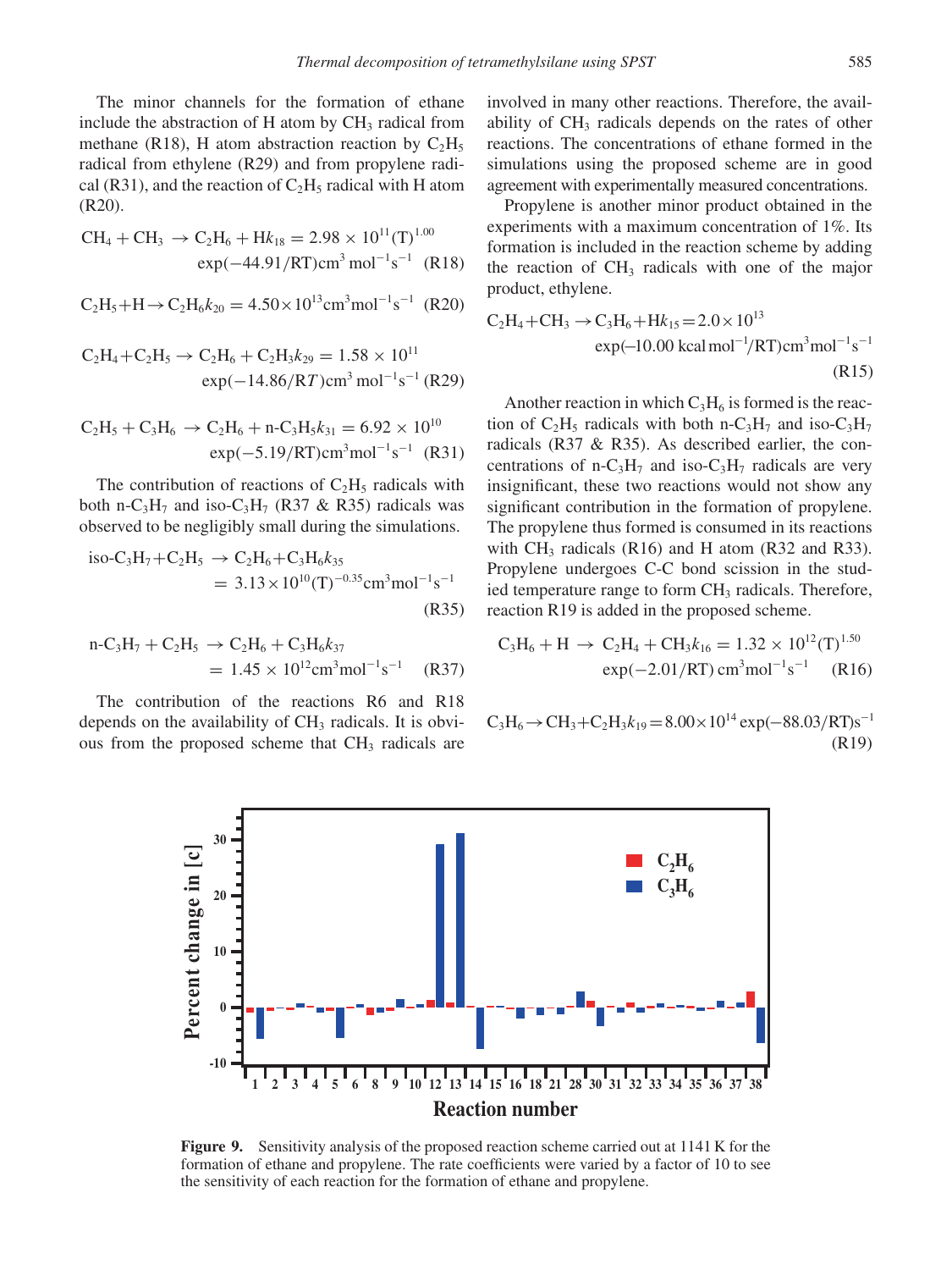$$
C_3H_6 + H \rightarrow n-C_3H_7k_{32} = 2.50 \times 10^{11} (T)^{0.51}
$$
  
exp(-2.62/RT)cm<sup>3</sup>mol<sup>-1</sup>s<sup>-1</sup> (R32)

$$
C_3H_6 + H \rightarrow \text{iso-C}_3H_7k_{33} = 4.24 \times 10^{11}(\text{T})^{0.51}
$$
  
exp(-1.23/RT)cm<sup>3</sup>mol<sup>-1</sup>s<sup>-1</sup> (R33)

The concentrations of propylene predicted using the proposed reaction scheme is in reasonably good agreement with the experimentally measured concentrations of propylene.

The sensitivity analyses of the proposed reactions for the formation of both the minor products namely ethane and propylene were carried out and are shown in figure 9. No reaction was found to be significantly sensitive in case of either the formation or decomposition of ethane. However, in case of propylene, reactions R12 and R13 were found to be very sensitive. In both these reactions, the  $C_2H_5$  radical is consumed. Therefore, it is obvious that the formation of propylene is governed by the available concentrations of  $C_2H_5$  radicals.

Another very important product that we could not measure in the experiments is  $H<sub>2</sub>$ . Both GC-FID and IR techniques are not suitable to identify this product. However, the proposed reaction scheme has predicted formation of significant amount of  $H<sub>2</sub>$ . The contribution for the formation of  $H_2$  is significant via the reactions

R23 and R28, because the concentrations of  $CH<sub>3</sub>$  and TMS are high when compared to other radicals.

$$
(CH3)4Si + H \rightarrow H2 + (CH3)3SiCH2k4
$$
  
= 4.71 × 10<sup>5</sup> (T)<sup>2.65</sup>  
exp(-4.88/RT)cm<sup>3</sup>mol<sup>-1</sup>s<sup>-1</sup> (R4)

$$
CH3 + H \rightarrow CH2 + H2k23 = 6.02 \times 1013
$$
  
exp(-15.10/RT)cm<sup>3</sup>mol<sup>-1</sup>s<sup>-1</sup> (R23)

 $CH_2 + H \rightarrow CH + H_2 k_{25} = 1.63 \times 10^{14} \text{cm}^3 \text{mol}^{-1} \text{s}^{-1}$ (R25)

$$
CH3 + Ar \rightarrow CH + H2 + Ark27 = 6.90 \times 1014
$$
  
exp(-82.50/RT)cm<sup>3</sup>mol<sup>-1</sup>s<sup>-1</sup> (R27)

$$
CH_4 + H \rightarrow CH_3 + H_2 k_{28} = 1.77 \times 10^{14}
$$
  
exp(-13.78/RT)cm<sup>3</sup>mol<sup>-1</sup>s<sup>-1</sup> (R28)

As the concentration of hydrogen  $(H_2)$  is significant, we have included the decomposition of  $H_2$  as well to generate the H atoms in the reaction.

$$
H_2 + Ar \rightarrow H + H + Ark_{14} = 5.33 \times 10^{14}
$$
  
exp(-96.01/RT)cm<sup>3</sup>mol<sup>-1</sup>s<sup>-1</sup>(R14)

Overall, the concentrations of all the products obtained in the simulations are found to be in good



H--H **SiC Figure 10.** Suggested pathways for the formation of SiC during the thermal decomposition of TMS in single pulse shock tube experiments.

 $CH = Si$ 

**Figure 11.** The distribution of concentrations of TMS and various products with respect to time when simulations were carried out using the proposed reaction scheme with the reaction time of 880 μs and the experimental temperature of 1194 K.

CH<sub>2</sub>Si(CH<sub>2</sub>) TMS  $+CH<sub>3</sub>$  $\cdot$ CH<sub>2</sub>-Si(CH<sub>3</sub>)<sub>3</sub>  $\cdot$ CH<sub>2</sub>-Si(CH<sub>3</sub>)<sub>3</sub>  $CH<sub>2</sub>=Si(CH<sub>3</sub>)$  $CH<sub>2</sub>=Si(CH<sub>3</sub>)$ CH,  $CH<sub>2</sub>=Si·(CH<sub>3</sub>)$  $CH<sub>2</sub>=Si·(CH<sub>3</sub>)$ -H  $-H$  $CH \equiv SiCH_3)$ CH=Si(CH,)  $-CH<sub>3</sub>$  $-CH<sub>1</sub>$  $CH = Si$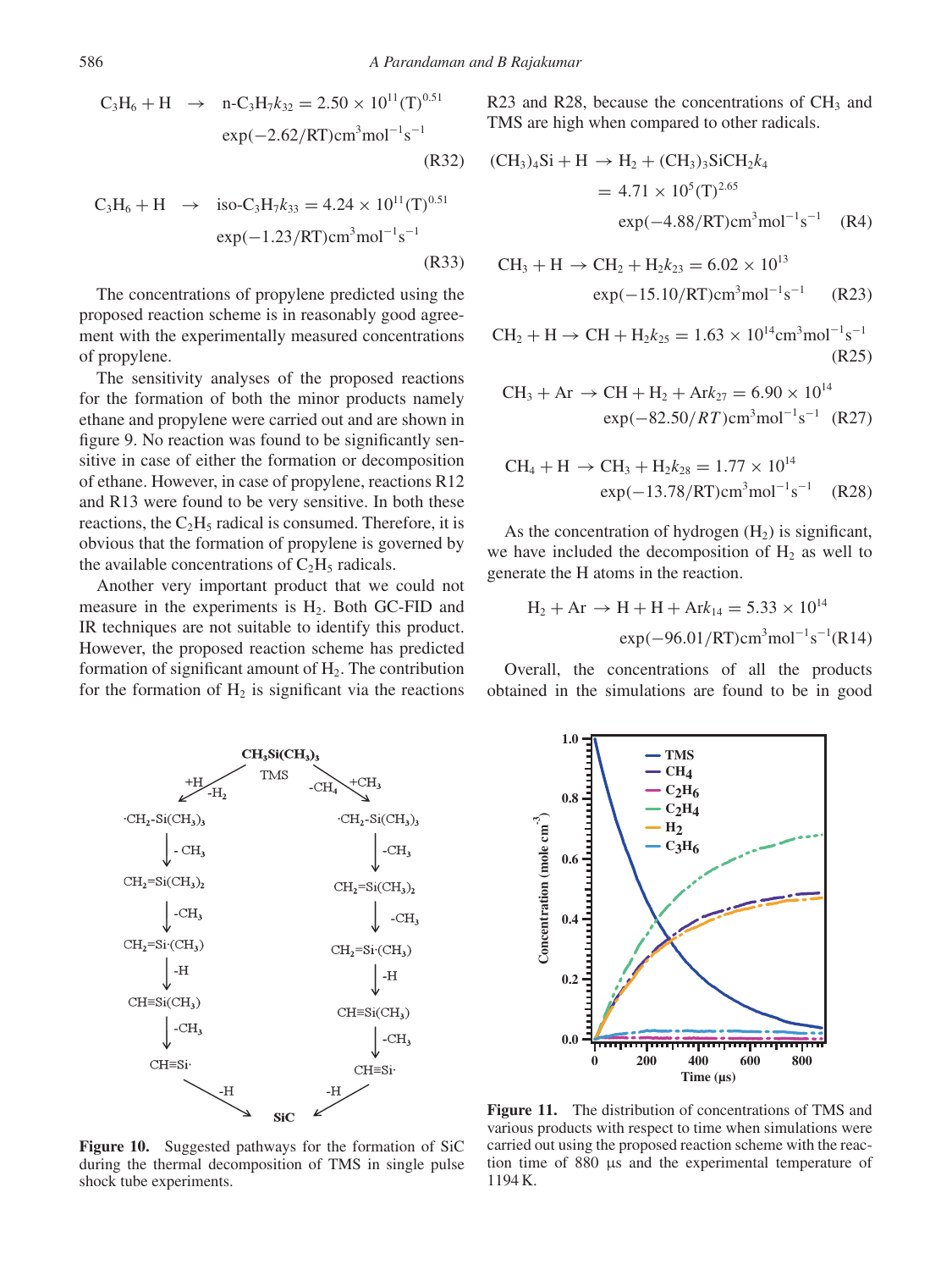agreement with the experimentally measured concentrations.

Hydrogen atom and methyl radical are reactive intermediates in pyrolysis of TMS at high temperatures. These two species are responsible for the formation of SiC, probably through the following reaction mechanism. In the present work, the formation of SiC and their growth was not focused. The main aim of this study is to monitor the products formed from decomposition of TMS and their gas phase contributions to the total reaction (figure 10).

The concentration vs time profiles of reactant and the products obtained in the simulations by using the proposed reaction scheme, with the reaction time of 880*μ*s and at experimental temperature of 1194 K is shown in figure 11. This profile shows once again the major and minor products in the thermal decomposition of TMS in the studied temperature range of 1058–1194 K.

# **4. Conclusions**

The pyrolysis of TMS in the temperature range of 1058–1194 K was investigated, using a SPST. The main reaction products in the experiments are found to be methane and ethylene; and the minor reaction products are ethane and propylene respectively. The obtained rate coefficient for the total decomposition of TMS in the lower temperature range is  $k_{total}$  $(1058-1130 \text{ K}) = (4.61 \pm 0.70) \times 10^{18} \text{exp}(-79.9 \text{ kcal})$ mol<sup>-1</sup> $\pm$  3.5)/RT) s<sup>-1</sup>, and at high temperature range is,  $k_{total}$  (1130–1194 K) = (1.33  $\pm$  0.19)  $\times$  10<sup>6</sup>exp  $(-(15.3 \text{ kcal mol}^{-1} \pm 3.5)/RT)$  s<sup>-1</sup>. The rate coefficient obtained for the formation of methane in the studied temperature range is  $k_{\text{methane}}$  (1058–1194 K) = (4.36  $\pm$ 1.23) × 10<sup>14</sup> exp (−(61.9 kcal mol<sup>-1</sup> ± 4.9)/RT) s<sup>-1</sup> where R is expressed in the units of kcal  $K^{-1}$  mol<sup>-1</sup>. The decomposition mechanism is proposed using 21 species and 38 elementary reactions. The concentration profiles of all the products obtained using the proposed scheme is observed to be in good agreement with the experimental findings. The C-Si bond scission is the governing reaction pathway in the complete decomposition of TMS in the temperature range of 1058–1194 K.

#### **Acknowledgments**

B.R. thanks Council of Scientific and Industrial Research (CSIR), Government of India for funding. A.P. is very grateful to CSIR for providing a research fellowship. A.P. also thank Mr. G. Sudhakar and Mr. M. Balaganesh for fruitful discussions and their help.

#### **References**

- 1. Herlin N, Lefebvre M, Pealat M and Perrin J 1992 *J. Phys. Chem.* **96** 7063
- 2. Chaussende D, Ucar M, Auvray L, Baillet F, Pons M and Madar R 2005 *Cryst. Growth Des.* **5** 1539
- 3. Muller S G, Brady M F, Burk A A, Hobgood H M, Jenny J R, Leonard R T, Malta D P, Powell A R, Sumakeris J J, Tsvetkov V F and Carter C H 2006 *Superattices Microstruct.* **40** 195
- 4. Powell J A, Matus L G, Harris G L and Yang C Y W 1989 In *Amorphous and Crystalline Silicon Carbide* Springer Proceedings in Physics Vol. 34 (Berlin: Springer)
- 5. Golecki I, Reidinger F and Marti J 1992 *Appl. Phys. Lett.* **60** 1703
- 6. Avigal Y, Schieber M and Levin R 1974 *J. Cryst. Growth* **24/25** 188
- 7. Chappell M J and Millman R S 1974 *J. Mater. Sci.* **9** 1933
- 8. Nam D H, Kim B G, Yoon J Y, Lee M H, Seo W S, Jeong S M, Yang C W and Lee W J 2014 *Cryst. Growth Des.* **14** 5569
- 9. Seo Y H, Nahma K S, Suh E K, Lee H J and Hwang Y G J 1997 *Vac. Sci. Technol. A* **15** 2226
- 10. Herlin N, Lefebvre M, Pealat M and Perrin J 1992 *J. Phys. Chem.* **96** 7063
- 11. Avigal Y and Schieber M 1971 *J. Cryst. Growth* **9** 127
- 12. Figueras R A, Garelik S, Santiso J, Rodroguez-Clemente R, Armas B, Combescure Berjoan C, Saurel J M and Caplain R 1992 *Mater. Sci. Eng. B* **11** 83
- 13. Seong-Min J, Kyung-Hun K, Young J Y, Myung-Hyun L and Won-Seon S 2012 *J. Cryst. Growth* **357** 48
- 14. Schalla R L, McDonald G E and Gerstein M 1955 *Symp. (Int.) Combust.* **5** 705
- 15. Gerhold B W and Inkrott K E 2006 *Combust. Flame* **146** 407
- 16. Cullis C F, Herron D and Hirschler M M 1985 *Combust. Flame* **59** 151
- 17. Wrobel A M, Czeremuszkin G, Szymanowski H and Kowalski J 1990 *Plasma Chem. Plasma Process.* **10** 277
- 18. Helm D F and Mack E 1937 *J. Am. Chem. Soc.* **59** 60
- 19. Clifford R P, Gowenlock B G, Johnson C A F and Stevenson J 1972 *J. Organomet. Chem.* **34** 53
- 20. Baldwin A C, Davidson I M T and Reed M D 1978 *J. Chem. Soc., Faraday Trans.* **174** 2171
- 21. Taylor J E and Milazzo T S 1978 *J. Phys. Chem.* **82** 847
- 22. Doncaster A M and Walsh R 1976 *J. Chem. Soc., Faraday Trans.* **72** 2908
- 23. Tschuikow-Roux E 1965 *Phys. Fluids* **8** 821
- 24. Tschuikow-Roux E, Sirnrnie J M and Quirring W J 1970 *Astronaut. Acta* **15** 511
- 25. Lifshitz A, Bauer A H and Resler E L 1963 *J. Chem. Phys.* **38** 2056
- 26. Rajakumar B, Reddy K P J and Arunan E 2002 *J. Phys. Chem. A* **106** 8366
- 27. Gaydon A G and Hurle I R 1963 In *The shock tube in high temperature chemical physics* (New York: Reinhold Publishing)
- 28. *Shock Waves @ Marseille I: Hypersonics, Shock Tube & Shock Tunnel Flow* R Brun and L Z Dumitrescu 1995 (Eds.) (Berlin: Springer-Verlag)
- 29. Bershader D and Hanson R 1987 *Astrophys. Space Sci.* **138** 426